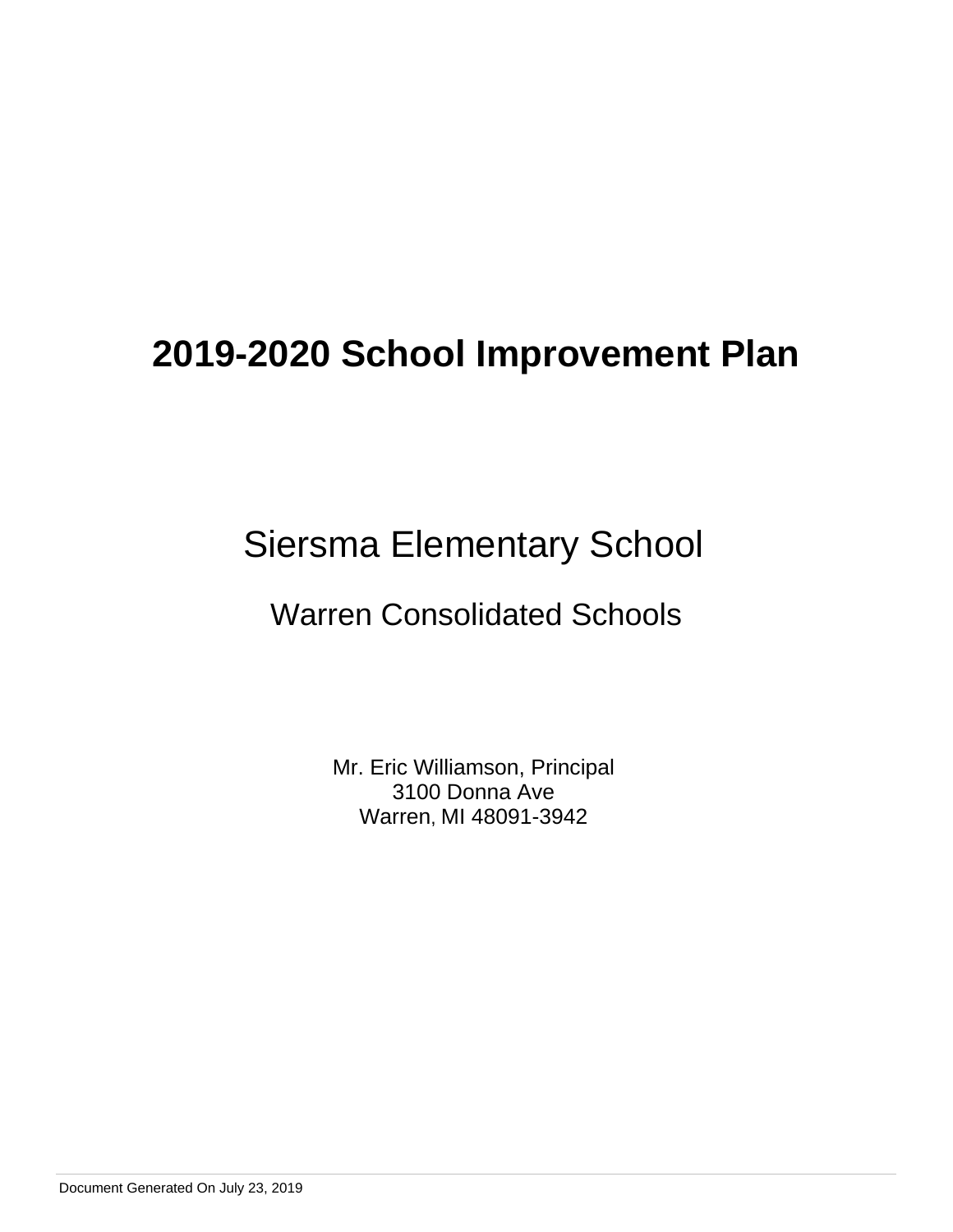# **TABLE OF CONTENTS**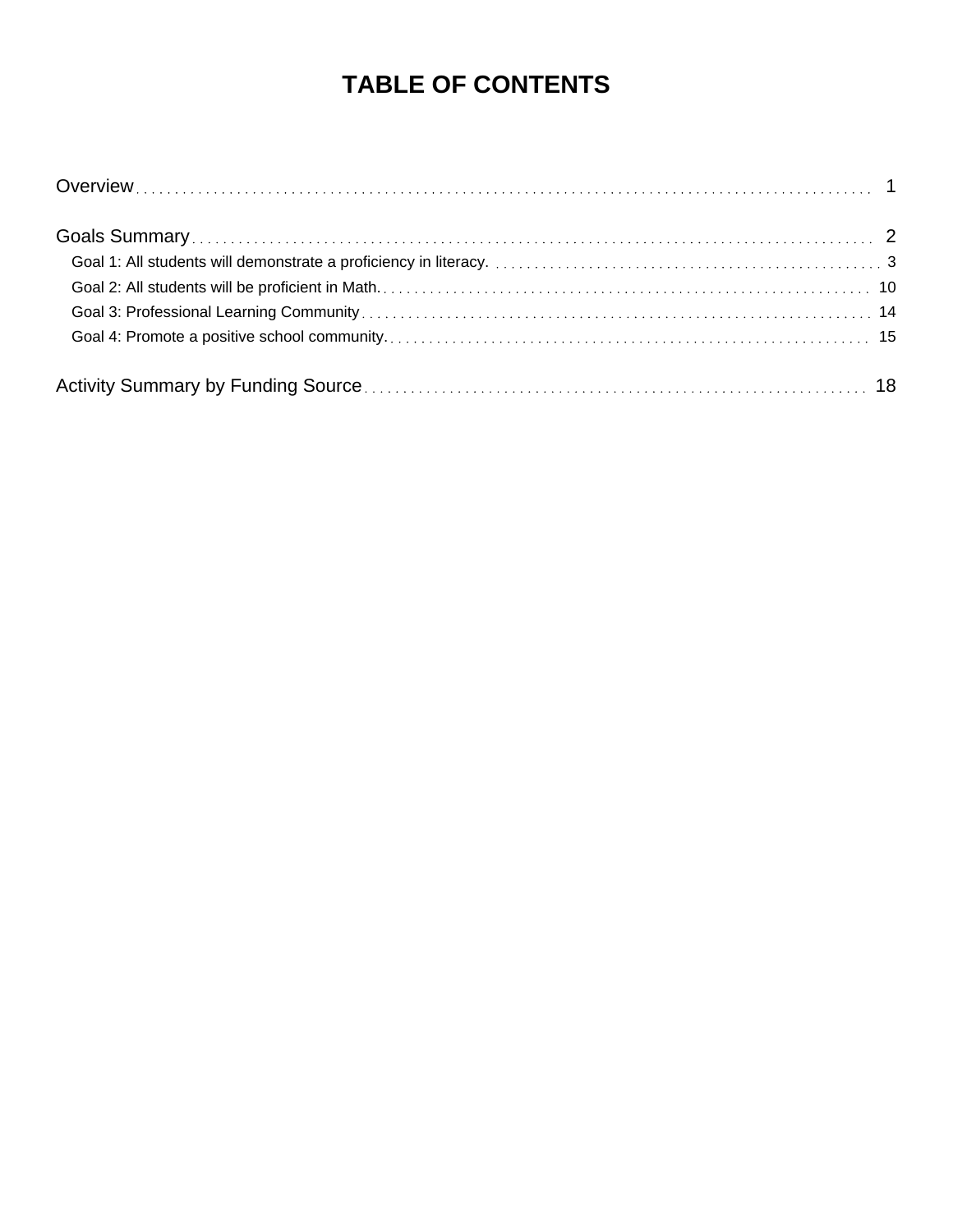Siersma Elementary School

### **Overview**

### **Plan Name**

2019-2020 School Improvement Plan

### **Plan Description**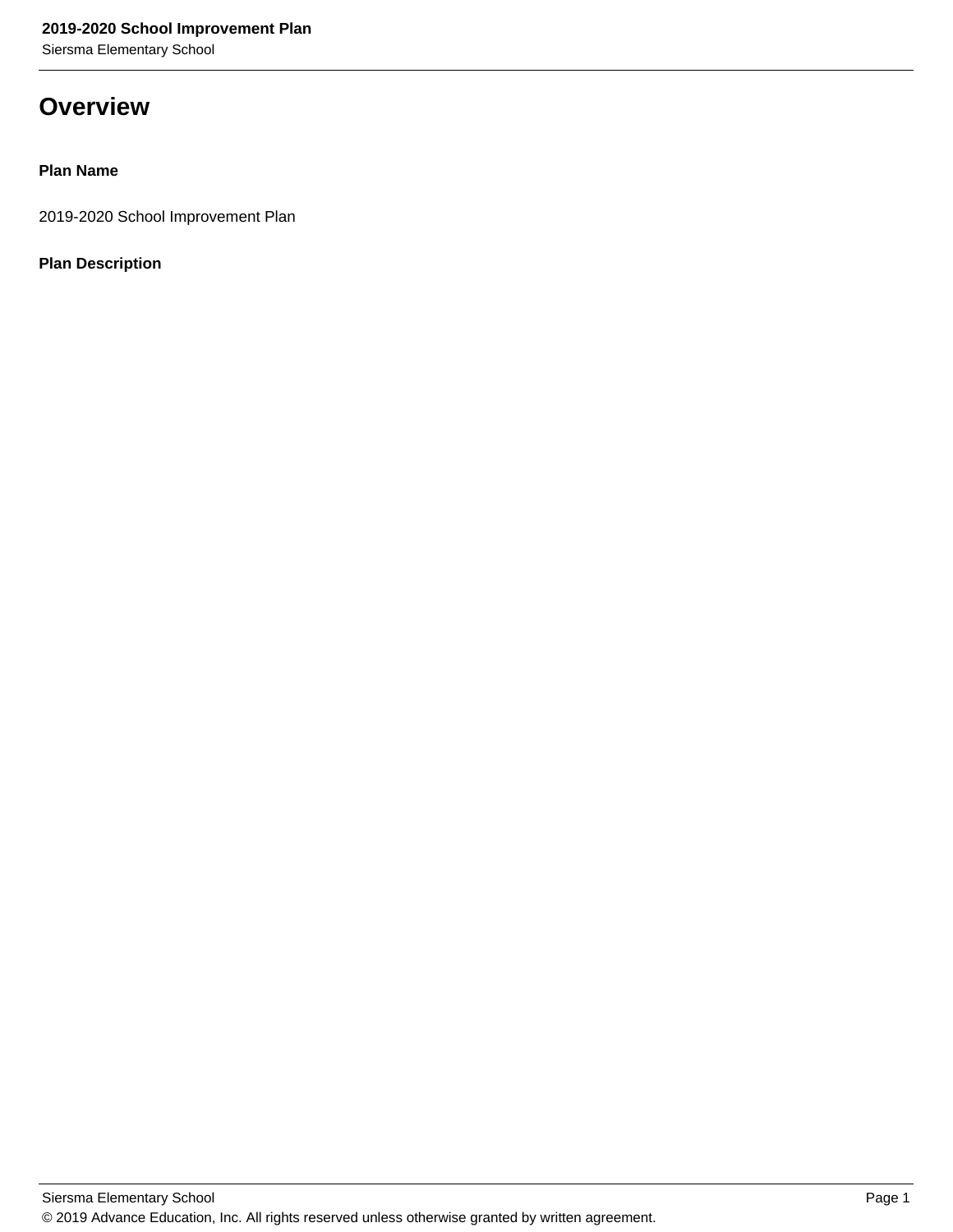## **Goals Summary**

**The following is a summary of the goals encompassed in this plan. The details for each goal are available in the next section.**

| #              | Goal Name                                                   | Goal Details                                           | Goal Type      | <b>Total Funding</b> |
|----------------|-------------------------------------------------------------|--------------------------------------------------------|----------------|----------------------|
|                | All students will demonstrate a proficiency in<br>literacy. | Objectives: 1<br>Strategies: 3<br>Activities: 16       | Academic       | \$7509               |
| $\overline{2}$ | All students will be proficient in Math.                    | Objectives: 1<br>Strategies: 2<br>Activities: 14       | Academic       | \$5009               |
| 3              | <b>Professional Learning Community</b>                      | Objectives: 1<br>Strategies: 1<br>Activities: 5        | Organizational | \$2000               |
| 4              | Promote a positive school community.                        | Objectives: 1<br>Strategies: 2<br><b>Activities: 2</b> | Organizational | \$1000               |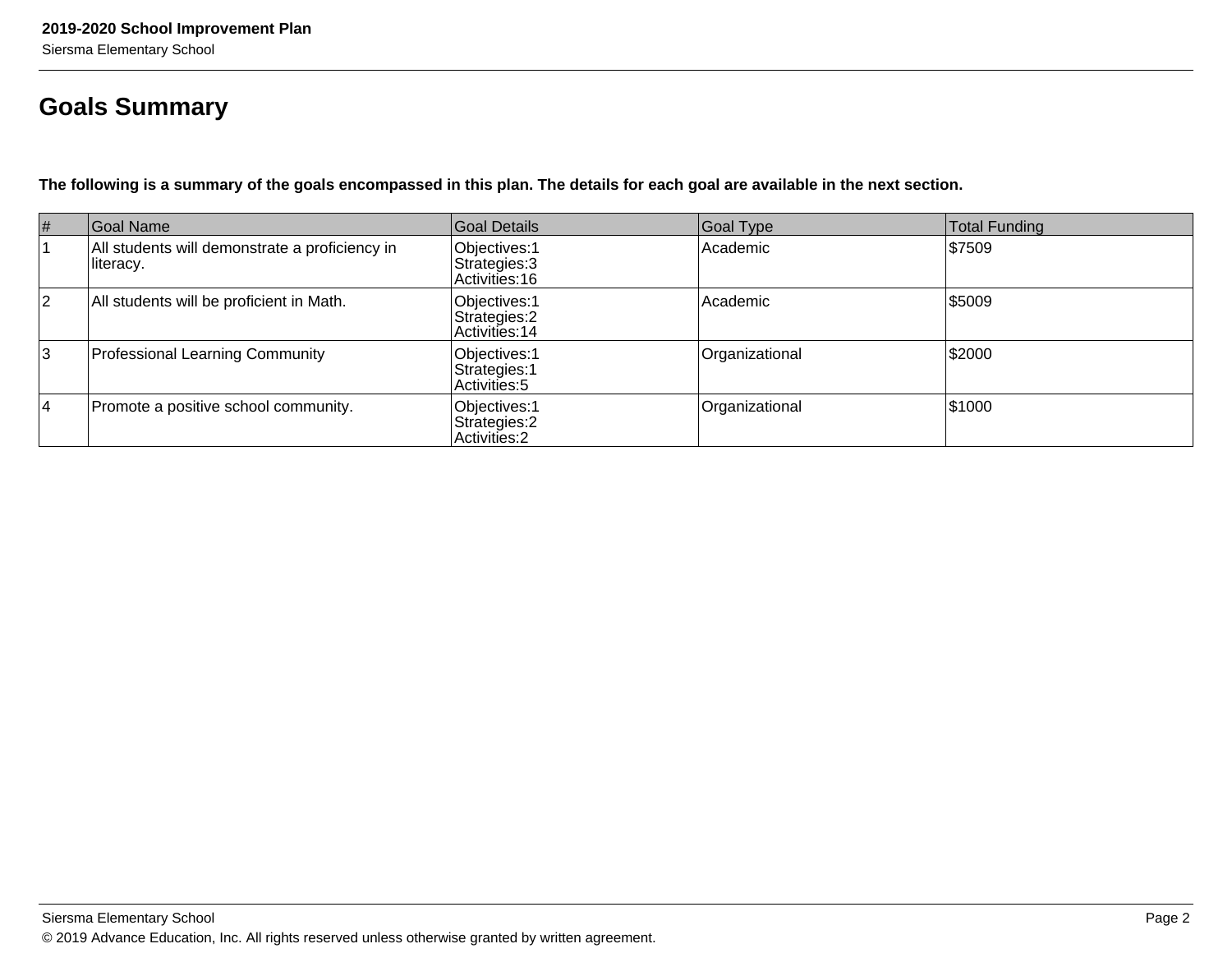### **Goal 1: All students will demonstrate a proficiency in literacy.**

### **Measurable Objective 1:**

85% of Pre-K, Kindergarten, First, Second, Third, Fourth and Fifth grade Black or African-American, Asian, White, Economically Disadvantaged, Gifted and Talented, Hispanic or Latino, Students with Disabilities, English Learners, Two or More Races, American Indian or Alaska Native and Native Hawaiian or Other Pacific Islanderstudents will demonstrate a proficiency in reading and writing in English Language Arts by 06/30/2022 as measured by state level assessment.

### **Strategy 1:**

Balanced Literacy Program - Teachers will implement a balanced literacy model for at least a 90 minute block, 5 times per week. This strategy will be used to meet thedifferentiated needs of all Tier I and Tier II students in the classroom.

Category: English/Language Arts

Research Cited: 1. James F.B, Edward J.K. (2004). Vocabulary Instruction: Research to Practice. Journal of Reading. Guilford Press

2. National Reading Council. (1998). Preventing Reading Difficulties in Young Children. Washington, D.C.: National Academy

Press.

3. SRA model National Institute of Child Health and Human Development. (2000). Report of the National Reading Panel.

Teaching children to read: an evidence-based assessment of the scientific research literature on reading and its implications for reading instruction: Reports of thesubgroups (NIH Publication No. 00-4754). Washington, DC: U.S. Government Printing

Office.

4. National Institute of Child Health and Human Development. (2000). Report of the National Reading Panel. Teaching children

to read: an evidence-based assessment of the scientific research literature on reading and its implications for reading instruction.

Retrieved March, 30, 2010

5. Rasinski, T.V. (2003). The Fluent Reader. Scholastic Professional Books.

6. Hoffman, J.V., Roser, N.L. & Battle, J. (1993). Reading Aloud in the Classrooms: From the modal toward the 'model'. TheReading Teacher.46, 496-503.

Tier: Tier 1

| Activity - Independent Reading Time                                                         | Activity<br><b>Type</b>    | Tier | Phase             | Begin Date End Date           | <b>Resource</b><br>Assigned | Source Of<br><b>IFunding</b>    | <b>Staff</b><br>Responsibl |
|---------------------------------------------------------------------------------------------|----------------------------|------|-------------------|-------------------------------|-----------------------------|---------------------------------|----------------------------|
| Teachers will provide independent reading time within their<br>balanced literacy structure. | Implementa Tier 1<br>Ition |      | <b>Ilmplement</b> | $ 08/06/2018 06/19/2019 $ \$0 |                             | No Funding Teachers<br>Required | <b>IK-5</b>                |
| <b>Activity - Guided Reading</b>                                                            | Activity<br><b>Type</b>    | Tier | Phase             | Begin Date End Date           | Resource<br>Assigned        | Source Of<br><b>IFunding</b>    | <b>Staff</b><br>Responsibl |

Siersma Elementary School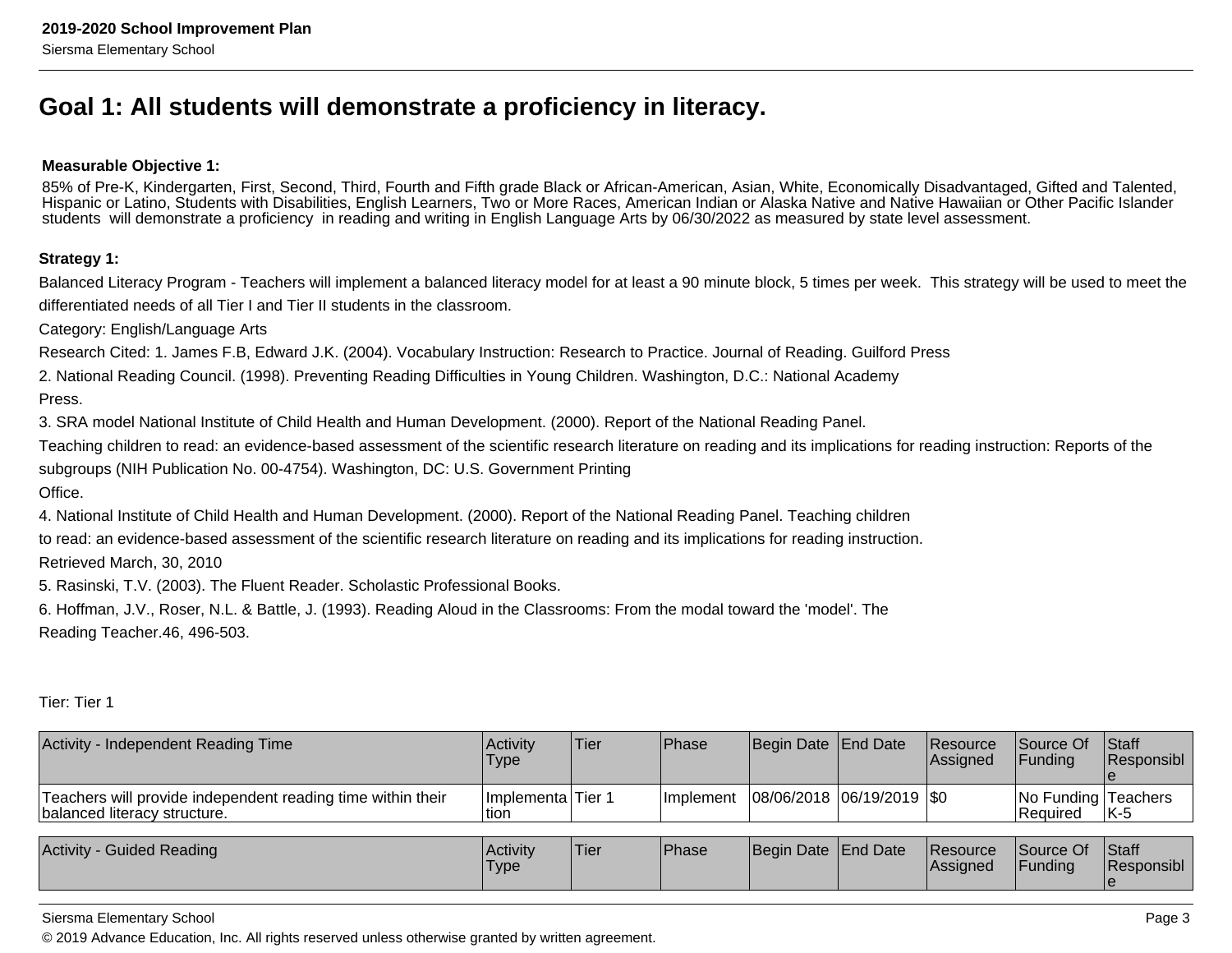Siersma Elementary School

| Teachers will provide small-group differentiated instruction 3<br>days a week using district provided books from the literacy<br>library. Kindergarten will implement this strategy for a minimum<br>of 10 minutes (per group) beginning after second trimester<br>(November), while the rest of the general education staff will<br>implement this strategy at the start of the school year.   | Direct<br>Instruction          | Tier 1            | Implement | 08/06/2018            | 06/19/2019      | \$0                  | Title I<br>Schoolwide   K-5      | Teachers                                            |
|-------------------------------------------------------------------------------------------------------------------------------------------------------------------------------------------------------------------------------------------------------------------------------------------------------------------------------------------------------------------------------------------------|--------------------------------|-------------------|-----------|-----------------------|-----------------|----------------------|----------------------------------|-----------------------------------------------------|
| <b>Activity - Shared Read-Alouds</b>                                                                                                                                                                                                                                                                                                                                                            | Activity<br><b>Type</b>        | Tier              | Phase     | Begin Date            | <b>End Date</b> | Resource<br>Assigned | Source Of<br>Funding             | <b>Staff</b><br>Responsibl                          |
|                                                                                                                                                                                                                                                                                                                                                                                                 |                                |                   |           |                       |                 |                      |                                  |                                                     |
| Teachers will incorporate shared read-alouds with the class (a<br>read-aloud in which all students can view and interact with the<br>text) daily.                                                                                                                                                                                                                                               | <b>Direct</b><br>Instruction   | Tier 1            | Implement | 08/06/2018 06/19/2019 |                 | \$0                  | No Funding<br>Required           | <b>Teachers</b><br>K-5                              |
|                                                                                                                                                                                                                                                                                                                                                                                                 |                                |                   |           |                       |                 |                      |                                  |                                                     |
| <b>Activity - Read Alouds</b>                                                                                                                                                                                                                                                                                                                                                                   | Activity<br><b>Type</b>        | Tier              | Phase     | Begin Date            | <b>End Date</b> | Resource<br>Assigned | Source Of<br>Funding             | <b>Staff</b><br>Responsibl                          |
| Teacher will incorporate whole class read-alouds daily with all<br>students.                                                                                                                                                                                                                                                                                                                    | Direct<br>Instruction          | Tier 1            | Implement | 08/06/2018 06/19/2019 |                 | <b>SO</b>            | General<br>Fund                  | All K-5 Staff                                       |
| <b>Activity - Story Champs</b>                                                                                                                                                                                                                                                                                                                                                                  | Activity                       | <b>Tier</b>       | Phase     | Begin Date            | <b>End Date</b> | Resource             | Source Of                        | Staff                                               |
|                                                                                                                                                                                                                                                                                                                                                                                                 | <b>Type</b>                    |                   |           |                       |                 | Assigned             | Funding                          | Responsibl                                          |
| Story Champs is a multi-tiered language curriculum that is easy<br>to implement, fast-paced, and powerful. The curriculum targets<br>story structure and complex language features necessary for<br>understanding and producing oral and written language that<br>children need for academic success.                                                                                           | Academic<br>Support<br>Program | Tier <sub>2</sub> | Implement | 08/06/2018 06/19/2019 |                 | \$0                  | No Funding   Kdg-1st<br>Required | grade and<br>Speech<br>Therapist                    |
| <b>Activity - MTSS Meetings</b>                                                                                                                                                                                                                                                                                                                                                                 | Activity                       | Tier              | Phase     | Begin Date            | <b>End Date</b> | Resource             | Source Of                        | <b>Staff</b>                                        |
|                                                                                                                                                                                                                                                                                                                                                                                                 | <b>Type</b>                    |                   |           |                       |                 | Assigned             | Funding                          | Responsibl                                          |
| Grade level teams will conduct monthly multi-tiered support<br>meetings to identify students who need additional intervention.<br>Title I Staff will be consulted during these meetings to identify<br>appropriate level of interventions needed on a case-by-case<br>basis. These meetings will be held within district scheduled<br>PLC hours as well as during scheduled in-school sub days. | Academic<br>Support<br>Program | Tier <sub>2</sub> | Implement | 08/06/2018            | 06/19/2019      | \$3509               | Title I<br>Schoolwide            | <b>Title I Staff</b><br>and Grade<br>Level<br>Teams |
|                                                                                                                                                                                                                                                                                                                                                                                                 |                                |                   |           |                       |                 |                      |                                  |                                                     |
| Activity - Monitor Implementation and Evaluate the<br>Effectiveness of Balanced Literacy Strategies                                                                                                                                                                                                                                                                                             | Activity<br><b>Type</b>        | <b>Tier</b>       | Phase     | Begin Date            | <b>End Date</b> | Resource<br>Assigned | Source Of<br>Funding             | Staff<br>Responsibl                                 |
| Staff and Administration will monitor the effectiveness of a<br>Balanced Literacy Program on student achievement through<br>logs, administrative walkthroughs, and assessments.                                                                                                                                                                                                                 | Monitor.<br>Evaluation         | Tier 1            | Implement | 08/06/2018 06/19/2019 |                 | \$0                  | No Funding<br>Required           | All Staff<br>land<br>Administrati<br><b>on</b>      |

### Siersma Elementary School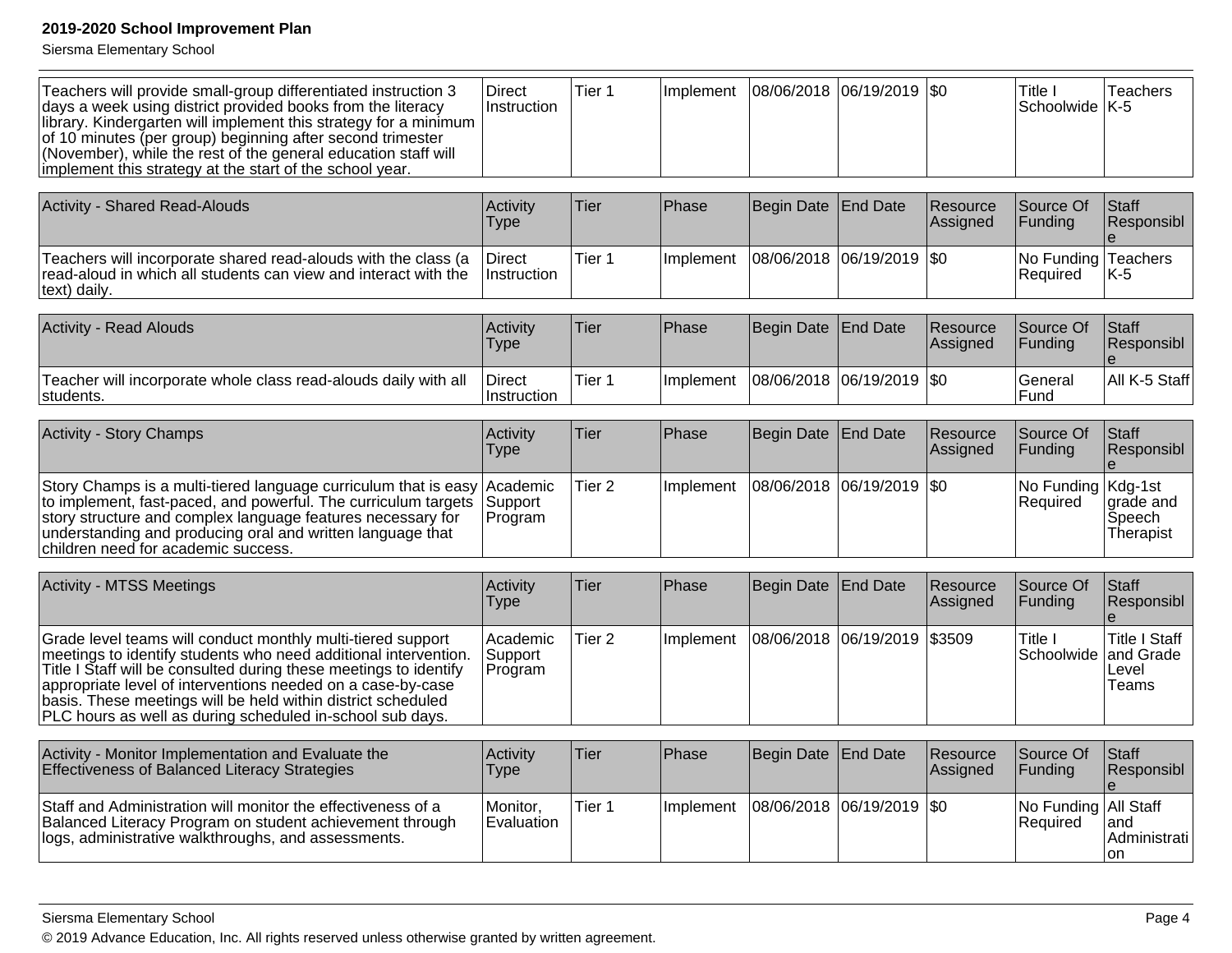Siersma Elementary School

| Activity - Family Literacy Night                                                                                                                                                                                                        | Activity<br><b>Type</b>                                                              | Tier   | Phase     | Begin Date End Date          | Resource<br>Assigned | Source Of<br>Funding           | Staff<br>Responsibl                                                                |
|-----------------------------------------------------------------------------------------------------------------------------------------------------------------------------------------------------------------------------------------|--------------------------------------------------------------------------------------|--------|-----------|------------------------------|----------------------|--------------------------------|------------------------------------------------------------------------------------|
| A Title I sponsored family night will be held in the evening and<br>will be free for all interested families and students. The goal of<br>the evening will be to increase parental involvement and<br>promote positive literacy habits. | Academic<br>Support<br>Program,<br>Community<br>Engageme<br>nt, Parent<br>Involvemen | Tier 1 | Implement | 08/06/2018 06/19/2019 \$500  |                      | Title I<br>Schoolwide teaching | Title I<br> staff,<br>IAdministrat<br>or, and<br> Voluntary<br>Teaching<br>l Staff |
|                                                                                                                                                                                                                                         |                                                                                      |        |           |                              |                      |                                |                                                                                    |
| <b>Activity - Raz Kids</b>                                                                                                                                                                                                              | Activity<br><b>Type</b>                                                              | Tier   | Phase     | Begin Date End Date          | Resource<br>Assigned | Source Of<br>Funding           | Staff<br>Responsibl                                                                |
| Teachers in grades K-2 will provide additional reading materials Academic<br>for parents to support literacy at home. This activity will be<br>implemented to reinforce The Third Grade Reading Law.                                    | Support<br>Program,                                                                  | Tier 1 | Implement | 08/06/2018 06/19/2019 \$1000 |                      | Title I<br>Schoolwide          | $K-2$ staff                                                                        |

### **Strategy 2:**

Writer's Workshop - Staff will use the district provided curriculum: Lucy Calkins and MAISA units to implement Writer's Workshop within the classroom three times aweek. Kindergarten will implement Writer's Workshop for at least 15 minutes beginning in the second trimester three times a week. Our first and second grades will implement the program at least 30 minutes three times a week. Lastly, third through fifth grades will implement the strategy at least 45 minutes three times a week. Category: English/Language Arts

Research Cited: Calkins, Lucy and Neville, Beth (2003). Units of Study for Primary Writing: A Yearlong Curriculum. Portsmouth,

ParentInvolvemen

t

NH: Heinemann.

Fletcher, Ralph, (1996). A Writer's Notebook: Unlocking the Writer Within You. New York: Harper Collins.

Anerson, Carl (2000). How's it Going: A Practical Guide to Conferring With Student Wrtiers. Portsmouth, NH: Heinemann.

Developmental Studies Center. Being A Writer. Oakland, CA: DSC.

Tier: Tier 1

| <b>District Writing Celebration</b><br><b>Activity</b> | l Activitv<br>'Type | Tier | Phase | Begin Date End Date | <b>Resource</b><br>Assianed | Source Of<br><sup>I</sup> Funding | <b>Staff</b><br>Responsibl |
|--------------------------------------------------------|---------------------|------|-------|---------------------|-----------------------------|-----------------------------------|----------------------------|
|                                                        |                     |      |       |                     |                             |                                   |                            |

#### Siersma Elementary School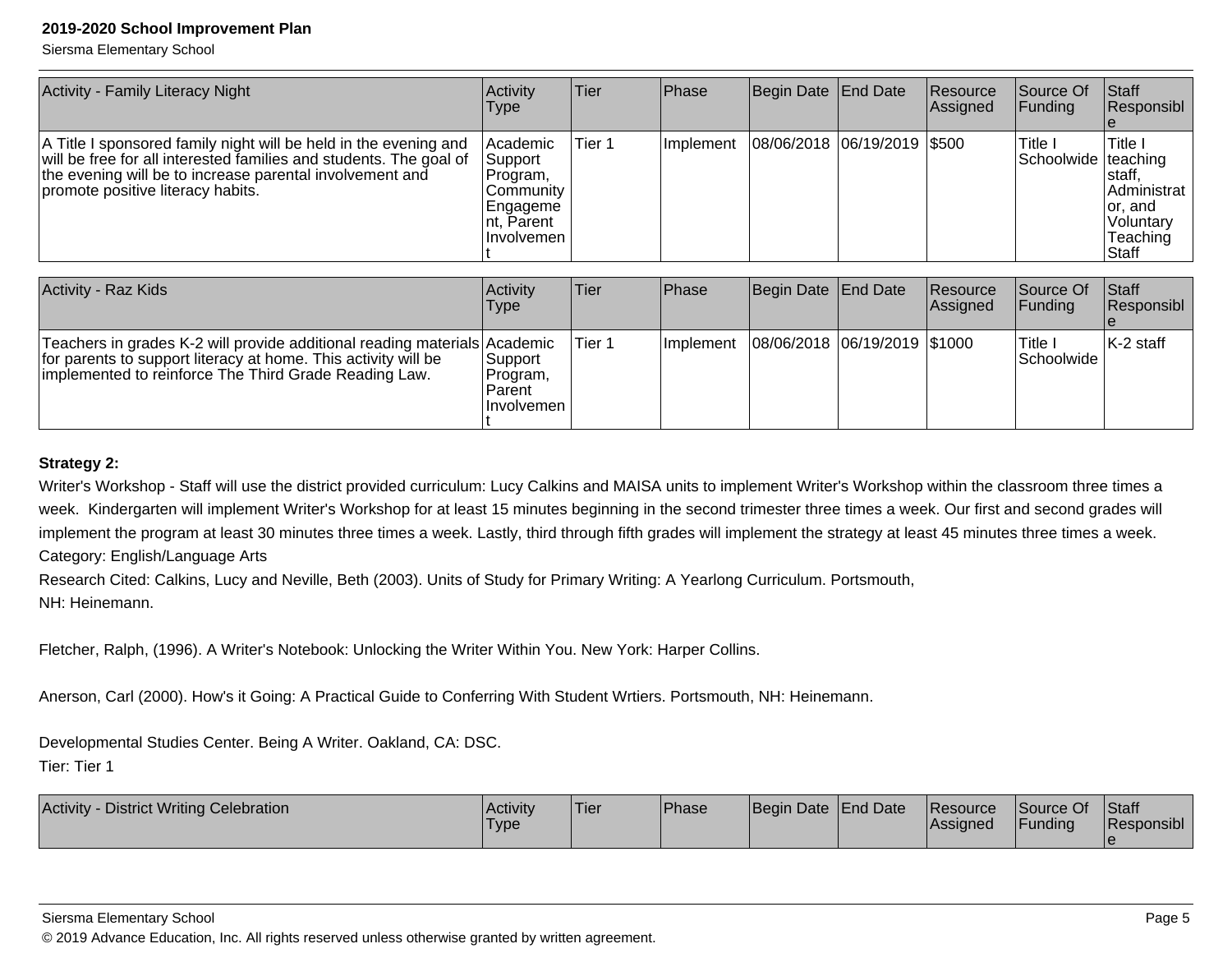Siersma Elementary School

| Teachers will provide the students with the opportunity to<br>participate in the District Spring Writing Celebration.                                                                                                                                                                                                                                                                                                                                                                                                                                                                                                           | Community   Tier 1<br>Engageme<br>nt, Parent<br>Involvemen |        |           | Implement   08/06/2018   06/19/2019   \$0 |                             |                      | No Funding Teaching<br>Required | staff and<br>administrati<br>on             |
|---------------------------------------------------------------------------------------------------------------------------------------------------------------------------------------------------------------------------------------------------------------------------------------------------------------------------------------------------------------------------------------------------------------------------------------------------------------------------------------------------------------------------------------------------------------------------------------------------------------------------------|------------------------------------------------------------|--------|-----------|-------------------------------------------|-----------------------------|----------------------|---------------------------------|---------------------------------------------|
| Activity - English Language Learner Support                                                                                                                                                                                                                                                                                                                                                                                                                                                                                                                                                                                     | Activity<br><b>Type</b>                                    | Tier   | Phase     | <b>Begin Date</b>                         | <b>End Date</b>             | Resource<br>Assigned | Source Of<br>Funding            | Staff<br>Responsibl                         |
| EL staff will work with all levels 1, 2, and 3 students on the<br>informational and narrative writing process.                                                                                                                                                                                                                                                                                                                                                                                                                                                                                                                  | Academic<br>Support<br>Program,<br>Direct<br>Instruction   | Tier 3 |           | 08/06/2018                                | 06/19/2019                  | \$0                  | General<br>Fund                 | <b>EL Teacher</b><br>and aide               |
| Activity - Teacher Training-Classroom Instruction that Works                                                                                                                                                                                                                                                                                                                                                                                                                                                                                                                                                                    | Activity<br><b>Type</b>                                    | Tier   | Phase     | <b>Begin Date</b>                         | End Date                    | Resource<br>Assigned | Source Of<br>Funding            | Staff<br>Responsibl                         |
| Teachers will continue district and school level training on<br>Classroom Instruction That Works (McReL). The nine research- I Learning<br>based strategies include: 1- Setting Objectives & Providing<br>Feedback 2- Reinforcing Effort & Providing Recognition 3-<br>Cooperative Learning 4- Cues, Questions, and Advanced<br>Organizers 5- Non-Linguistic Representations 6- Summarizing<br>& Note-Taking 7- Assigning Homework & Providing Practice 8-<br>Identifying Similarities & Differences 9- Generating & Testing<br>Hypotheses                                                                                      | Professiona <sup>Tier</sup> 1                              |        | Implement | 08/06/2018                                | 06/19/2019                  | \$2500               | General<br>Fund                 | Teaching<br>staff and<br>administrati<br>on |
| Activity - Monitor Implementation of Writer's Workshop Strategy Activity                                                                                                                                                                                                                                                                                                                                                                                                                                                                                                                                                        | <b>Type</b>                                                | Tier   | Phase     | Begin Date                                | End Date                    | Resource<br>Assigned | Source Of<br>Funding            | Staff<br>Responsibl                         |
| Monitor the implementation of Writer's Workshop strategies<br>through Administrative walkthroughs, and program fidelity<br>checks. Fidelity checks will be completed through grade level,<br>self-reported progress monitoring sheets, Monitor the<br>implementation of Balanced Literacy strategies through<br>Administrative walkthroughs and program fidelity checks.<br>Fidelity checks will include self-reported implementation,<br>progress monitoring sheets, staff surveys, administrative<br>walkthroughs, and PLC meeting time for horizontal or vertical<br>grade level discussions to monitor student achievement. | Walkthroug<br>Evaluation                                   | Tier 1 | Implement | 08/06/2018                                | 06/19/2019                  | \$0                  | No Funding<br>Required          | Teaching<br>Staff and<br>Administrati<br>on |
|                                                                                                                                                                                                                                                                                                                                                                                                                                                                                                                                                                                                                                 |                                                            |        |           |                                           |                             |                      |                                 |                                             |
| Activity - Evaluate Effectiveness or Writer's Workshop Strategy                                                                                                                                                                                                                                                                                                                                                                                                                                                                                                                                                                 | Activity<br><b>Type</b>                                    | Tier   | Phase     | <b>Begin Date</b>                         | <b>End Date</b>             | Resource<br>Assigned | Source Of<br>Funding            | Staff<br>Responsibl                         |
| Staff will evaluate the effectiveness of the strategy using<br>student achievement data. Student achievement data includes<br>formative assessments, collaborative review of student work,<br>NWEA data, and District Writing Assessments.                                                                                                                                                                                                                                                                                                                                                                                      | Evaluation                                                 | Tier 1 | Implement |                                           | 08/06/2018  06/19/2019  \$0 |                      | No Funding Teaching<br>Required | Staff and<br>Administrati<br>on             |

т

Siersma Elementary School

© 2019 Advance Education, Inc. All rights reserved unless otherwise granted by written agreement.

ℸ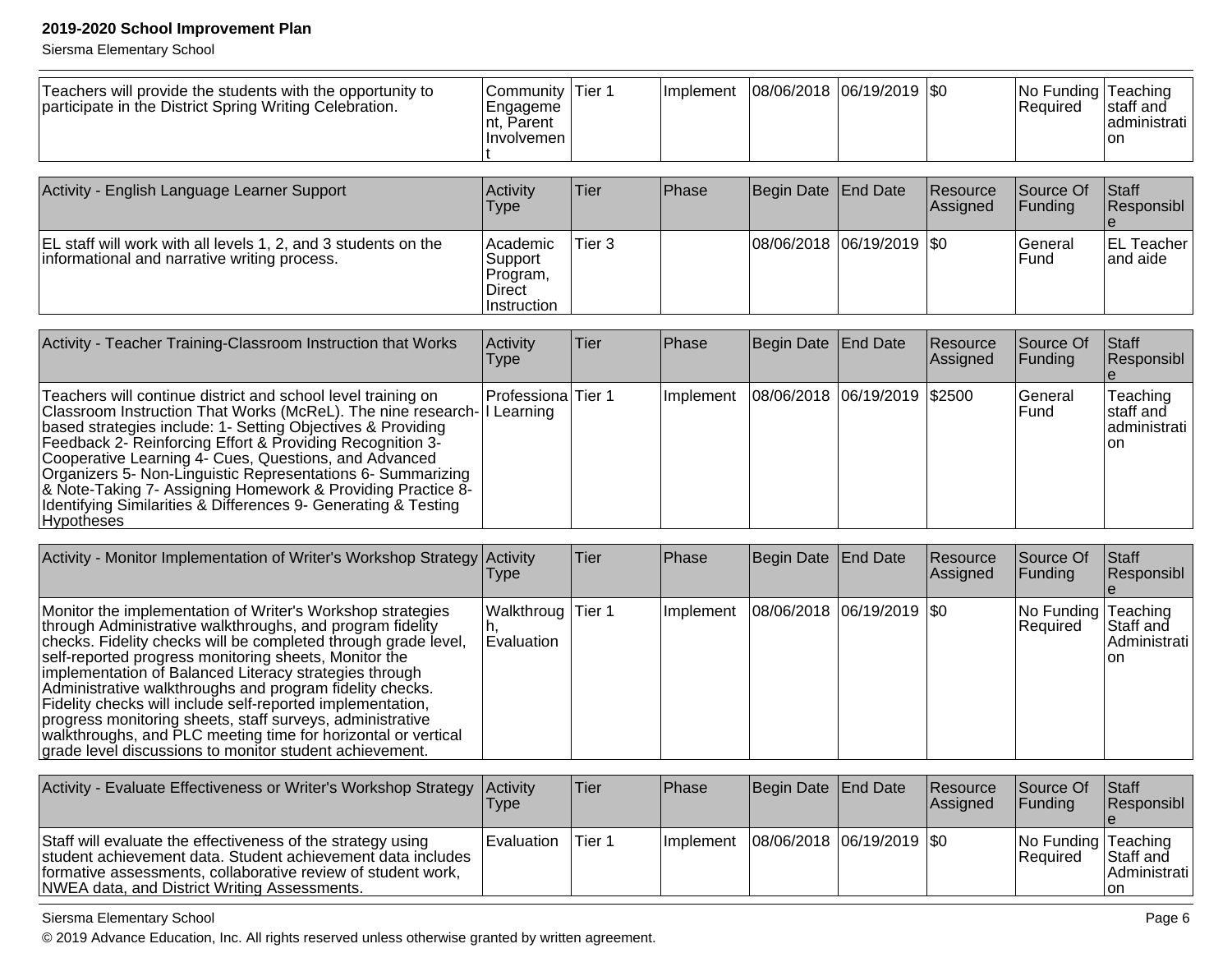Siersma Elementary School

### **Strategy 3:**

Leveled Literacy Intervention - Tier II or Tier III students who, through the MTSS process, are identified as requiring more intense, out of class intervention will meet 3-5 times per week with Title I staff to address their specific learning needs. The LLI program is designed to improve struggling readers fluency and comprehension. Category: Learning Support Systems

Research Cited: Center for Research in Educational Policy, An Empirical Study to Evaluate the Efficacy of Fountas & Pinnell's Leveled Literacy Intervention System(LLI), 2009-2010.

--------------------------------------------------------------------------------

Independent Gold Standard StudyLLI Efficacy Study 2009-2010

The LLI Efficacy Study was conducted by an independent research group, the Center for Research in Education Policy (CREP) at the University of Memphis. Thisscientific study looked at the impact of LLI instruction on struggling readers in two locations: the rural Tifton County Schools in GA and the suburban Enlarged SchoolDistrict of Middletown, NY. The LLI Efficacy study employed a randomized controlled trial, mixed-methods design and included both quantitative and qualitative data.Students were randomly selected for the treatment or control groups. A matched-pair design was used to ensure equivalency between treatment and control groups,and pre-post comparisons of student achievement in literacy were conducted. In addition, the study looked at the fidelity of LLI implementation. It included both independent observations and feedback from teachers and independent on-site researchers. These included two measures of reading achievement for evaluatingstudents' progress in literacy; one observational tool for assessing teachers' LLI instructional practices; and two teacher surveys and focus groups to obtain teachers' and on-site researchers' feedback on LLI .

Review the LLI Efficacy Study »

LLI Efficacy Study 2011-2012

An additional independent LLI Efficacy Study was conducted by the Center for Research in Education Policy (CREP) at the University of Memphis examining the efficacy of LLI instruction on struggling readers in urban districts in Denver, Colorado. A total of 320 K-2 students participated in this mixed-methods randomizedcontrolled trial (RCT) that included both quantitative and qualitative data. The students were matched demographically and randomly assigned to treatment and control groups. There were four key purposes of this study: (1) to determine the efficacy of the Leveled Literacy Intervention system (LLI) in increasing literacy achievement forurban K-2 students and associated student subgroups; (2) to examine LLI program implementation fidelity in urban settings; (3) to determine perceptions of the LLIsystem according to relevant stakeholders; and (4) to corroborate the Fountas & Pinnell Benchmark Assessment System with established literacy assessments (i.e., theDevelopmental Reading Assessment, 2nd Edition [DRA2] and the STAR Early Literacy Assessment).

Siersma Elementary School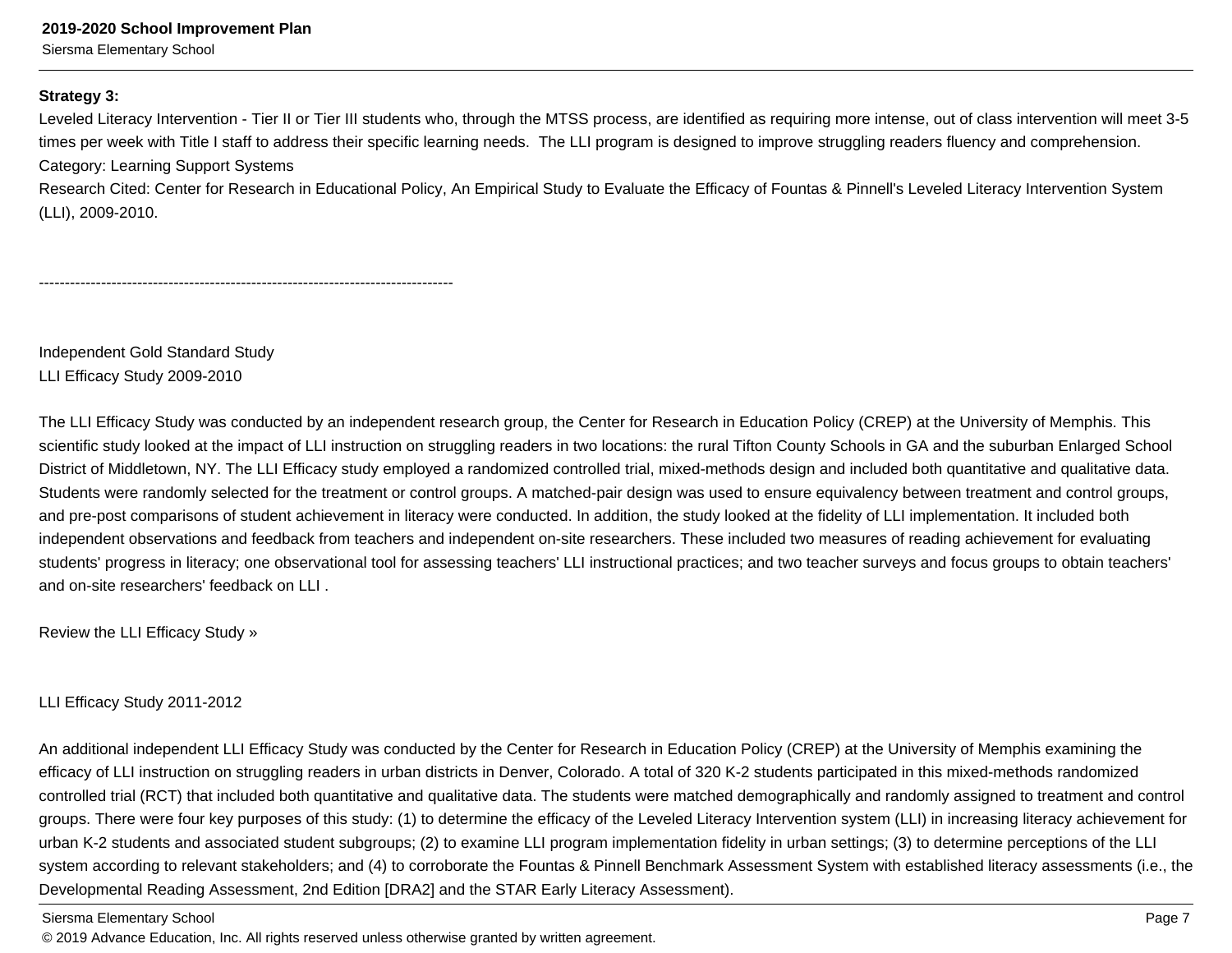Review the LLI Efficacy 2011-2012 Denver Study »

Heinemann LLI Research and Data Collection Project2009/2010

--------------------------------------------------------------------------------

The Heinemann LLI Data Collection Project was conducted by Liz Ward, Ph.D., a researcher working for Heinemann under the direction of Irene Fountas and Gay Su Pinnell. This study was descriptive and described reading gains for students enrolled in the Leveled Literacy Intervention (LLI) program at 34 sites around the UnitedStates and Canada. Individual data forms reporting on student demographics, teacher experience, implementation parameters, and performance data for LLI studentswere completed by LLI teachers, collected at the district level, and sent to the researcher conducting the study. Each student's reading progress was determined by looking at their pre- and post- LLI instructional reading levels (ranging from Pre-A to Z) which were based on the F&P Text Level Gradient™. The instructional reading levels were obtained through the teachers' reports of their students' instructional reading levels which were determined by administration of the Fountas and PinnellBenchmark Assessment System or Reading Records or by the conversion to F&P levels of the teacher's reports of their students' score on other assessments includingthe DRA or DRA2, the Reading Recovery Observation Survey with Running Records, the Rigby Benchmark, and other reading assessments. The data were collectedand reported for LLI students only. No control group was identified and assessed and therefore, the LLI student growth was compared to Fountas and Pinnell gradelevel criteria for satisfactory progress.

Read the Executive Summary of this project here »

### Reading Progress for Special Education LLI students

Heinemann's LLI Data Collection Project (2009-2010) included 824 kindergarten through fifth-grade students with an IEP for Reading or other categories (SPED). With Leveled Literacy Intervention these students made an average of seven and a half months of progress in a little more than four and a half months. Read a summary ofthese results here.

Reading Progress for English Language Learner LLI students

 Out of the total LLI student sample from Heinemann's LLI Data Collection Project (2009ˆ2010), 925 of the kindergarten through fifth-grade students were reported to beEnglish Language Learners (ELL). Learn how the reading progress of these English Language Learners accelerated in LLI in the summary report.

Heinemann LLI Reports 2009–2010

•Abby Kelley Foster Charter School MA•Asheboro City Schools NC

Siersma Elementary Schooll and the contract of the contract of the contract of the contract of the contract of the contract of the contract of the contract of the contract of the contract of the contract of the contract of the contract of the cont © 2019 Advance Education, Inc. All rights reserved unless otherwise granted by written agreement.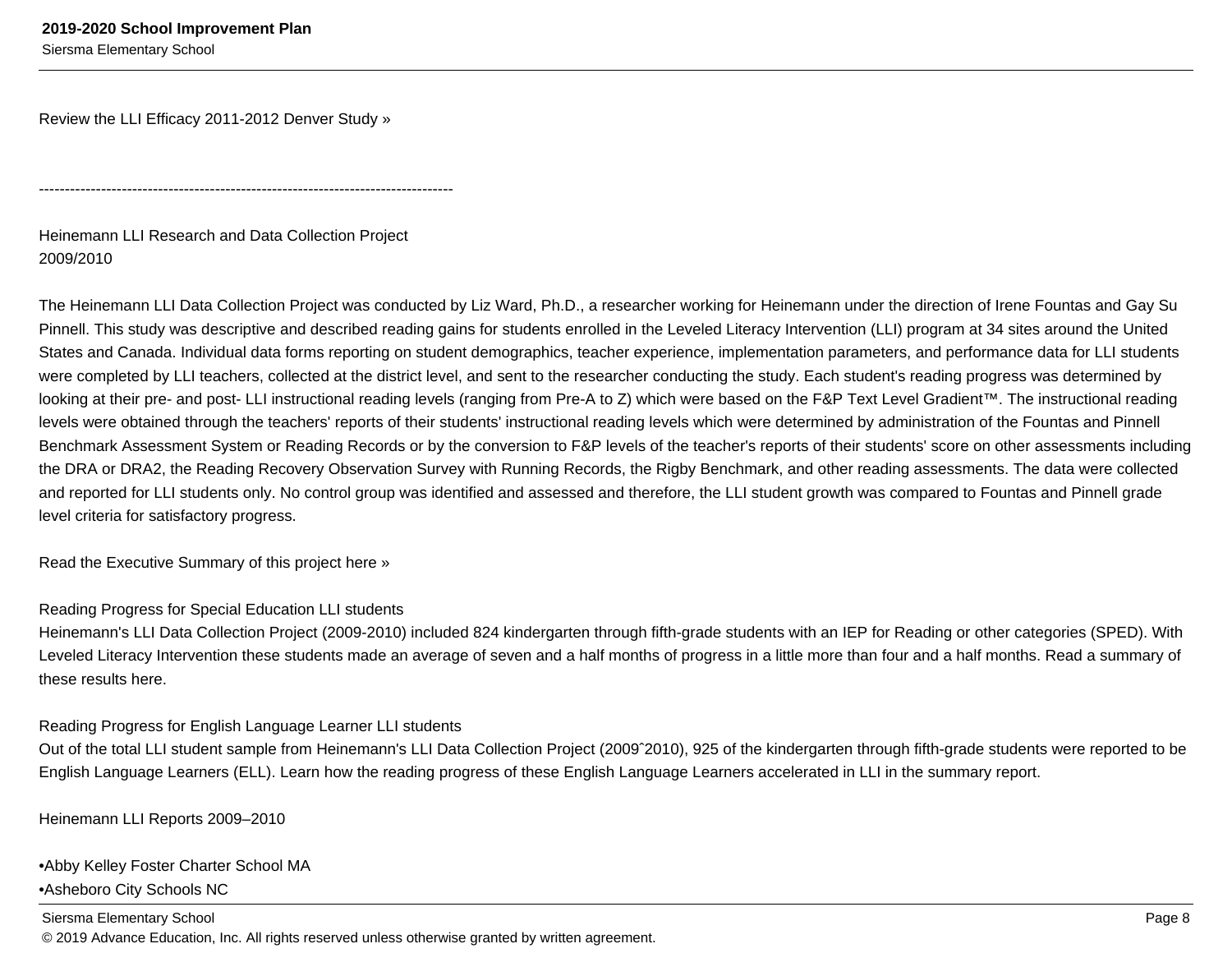Siersma Elementary School

| •Barrington IL                                                                         |
|----------------------------------------------------------------------------------------|
| •Bloomfield IN                                                                         |
| •Branksome Hall CAN                                                                    |
| •Bristol Public Schools                                                                |
| •Brunswick ME                                                                          |
| •Buncombe County Schools NC                                                            |
| •Cambridge MA                                                                          |
| •Dalton Public Schools GA                                                              |
| •Denver Public Schools CO                                                              |
| •district located in the southeast region of the United States                         |
| •district serves a mixed rural & suburban community located in the northeast region US |
| • East Central Vermont Literacy Consortium                                             |
| . Enlarged City School District of Middletown NY                                       |
| • Ephesus Road Elementary School Chapel Hill NC                                        |
| •Farmington CT                                                                         |
| •Fort Fairfield Elementary - MSAD 20 - ME                                              |
| •High Prairie Elementary School Canada                                                 |
| ·Imagine Rosefield Elementary School Surprise AZ                                       |
| •large, suburban district in southeast Texas                                           |
| •Lincoln Public Schools                                                                |
| .Luther Low Elementary School in West Middlesex PA                                     |
| •Manchest                                                                              |

Tier: Tier 2

| Activity - Monitor Implementation and Evaluate Effectiveness                                                                                                                                                                                                                                                                                                                                                         | Activity<br><b>Type</b> | <b>Tier</b>       | Phase    | Begin Date End Date         | Resource<br>Assigned        | Source Of<br>Funding           | <b>Staff</b><br>Responsibl |
|----------------------------------------------------------------------------------------------------------------------------------------------------------------------------------------------------------------------------------------------------------------------------------------------------------------------------------------------------------------------------------------------------------------------|-------------------------|-------------------|----------|-----------------------------|-----------------------------|--------------------------------|----------------------------|
| Monitor the implementation of LLI through Administrative<br>walkthroughs and program fidelity checks. Fidelity checks will<br>include self-reported implementation through lesson plans,<br>progress monitoring sheets, and administrative walkthroughs.<br>Intervention will be evaluated through pre and post DRA and<br>NWEA assessments, teacher input, and collaborative<br>evaluation of student work samples. | Monitor                 | Tier <sub>2</sub> | Evaluate | 08/06/2018  06/19/2019  \$0 |                             | No Funding Title 1<br>Required |                            |
|                                                                                                                                                                                                                                                                                                                                                                                                                      |                         |                   |          |                             |                             |                                |                            |
| Activity - LLI Pull-Out Targeted Intervention                                                                                                                                                                                                                                                                                                                                                                        | Activity<br><b>Type</b> | Tier              | Phase    | Begin Date End Date         | <b>Resource</b><br>Assigned | Source Of<br>Funding           | <b>Staff</b><br>Responsibl |

### Siersma Elementary School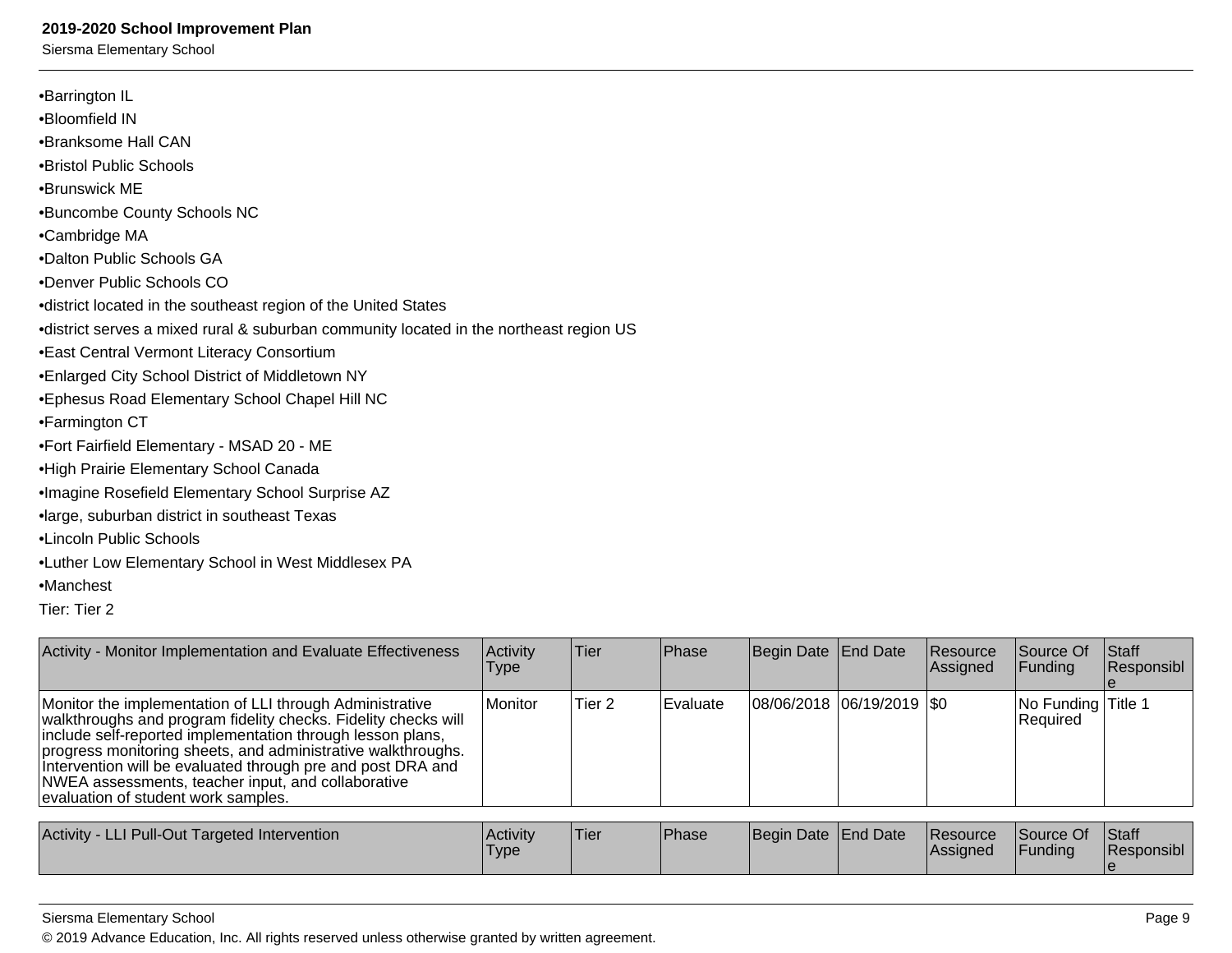Siersma Elementary School

| Specific circumstances may qualify a student for academic<br>reading intervention:<br>-Students in grades 1-2 who are one full grade level or more<br>below in the most recent DRA<br>Students in 3-5 who are one full grade level or more as<br>indicated by most recent DRA are eligible for Tier III services to<br>address their deficit areas, especially comprehension and<br>Inarrative text. | Academic<br> Support<br>Program | Tier 3 | Implement   08/06/2018   06/19/2019   \$0 |  | <b>Title I Part</b> | Title I<br>Teacher |
|------------------------------------------------------------------------------------------------------------------------------------------------------------------------------------------------------------------------------------------------------------------------------------------------------------------------------------------------------------------------------------------------------|---------------------------------|--------|-------------------------------------------|--|---------------------|--------------------|
| Description of Services<br>The following services may include but are not limited to:<br>-Pull out services by a Title I teacher or aide using Leveled<br>Literacy Intervention (LLI) to address their deficit areas,<br>especially comprehension and narrative text.(1-5)<br>Identified students will be seen 4-5 times per week for 30<br>minutes by Title I teacher                               |                                 |        |                                           |  |                     |                    |

### **Goal 2: All students will be proficient in Math.**

### **Measurable Objective 1:**

85% of Pre-K, Kindergarten, First, Second, Third, Fourth and Fifth grade Black or African-American, Asian, White, Economically Disadvantaged, Gifted and Talented,<br>Hispanic or Latino, Students with Disabilities, English Lea students will demonstrate a proficiency in the District approved curriculum in Mathematics by 06/30/2022 as measured by the state level assessment.

### **Strategy 1:**

Balanced Math Program - Staff will use a balanced math program model. This model includes differentiated small math group instruction, independent practice,

interactive games and activities, math journals, number talks, and basic math fact practice in order to meet the diverse needs of all students in their classroom. The

balanced math program will be used 3-5 days a week for a minimum of 60 minutes per day.

Category: Mathematics

Research Cited: Drummold, S (2004). Low -Income Parent's Beliefs About Their Role in Children's Academic Learning. The

Elementary School Journal. 104: pg.

Grouws, D.A. & Cebulla, K. J. (2003). Improving Student Achievement in Mathematics, Part 1: Research Findings.

Sutton J & Krueger, A (2002). Ed Thoughts: What We Know About Mathematics Teaching and Learning pg.14

Sutton J & Krueger, A (2002). Ed Thoughts: What We Know About Mathematics Teaching and Learning pg. 80

Tier: Tier 1

| <b>Activity</b><br>Math Journals | l Acti∨itv<br>Туре | Tier | Phase | Begin Date End Date | <b>Resource</b><br>Assigned | Source Of<br>Funding | Staff<br>Responsibl |
|----------------------------------|--------------------|------|-------|---------------------|-----------------------------|----------------------|---------------------|
|                                  |                    |      |       |                     |                             |                      |                     |

Siersma Elementary School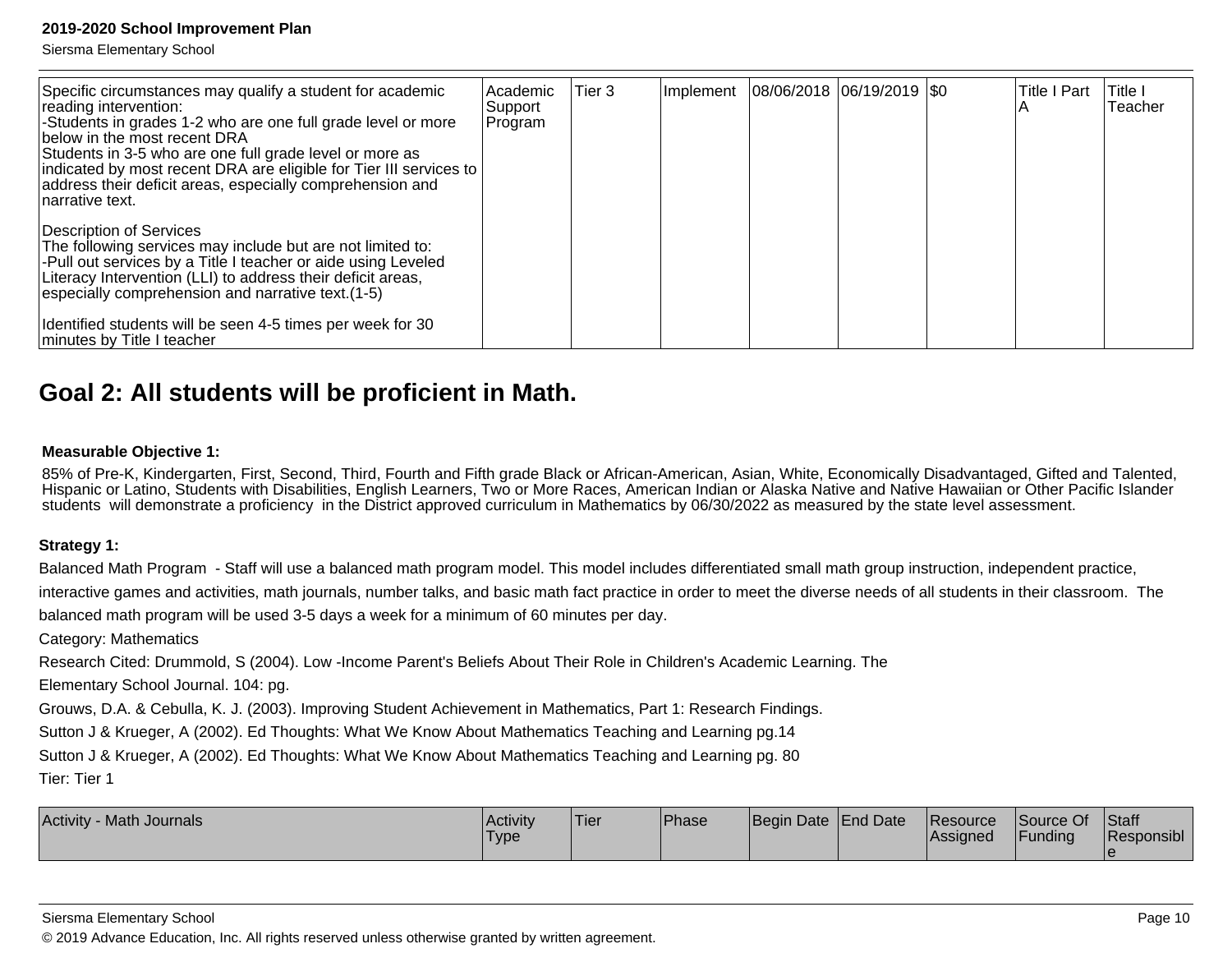Siersma Elementary School

| As a part of the Balanced Math Program, teachers will provide<br>time for students to complete Math Journals during the 60<br>minute math block at least 3 days a week. Staff will develop<br>student Math Journals to increase conceptual knowledge and<br>improve student ability to "write to explain." Students will be<br>challenged to think crtically and fully explain their problem<br>solving strategies. "Step Up To Math Writing" supplemental<br>materials can be incorporated to assist in the implementation of<br>this activity. | Direct<br>Instruction            | Tier <sub>1</sub> | Implement        | 08/06/2018        | $ 06/19/2019 $ \$0 |                      | Title I<br>Schoolwide            | All Staff             |
|--------------------------------------------------------------------------------------------------------------------------------------------------------------------------------------------------------------------------------------------------------------------------------------------------------------------------------------------------------------------------------------------------------------------------------------------------------------------------------------------------------------------------------------------------|----------------------------------|-------------------|------------------|-------------------|--------------------|----------------------|----------------------------------|-----------------------|
| Activity - Math Word Wall                                                                                                                                                                                                                                                                                                                                                                                                                                                                                                                        | Activity<br><b>Type</b>          | Tier              | Phase            | Begin Date        | <b>End Date</b>    | Resource<br>Assigned | Source Of<br>Funding             | Staff<br>Responsibl   |
| Teachers will use the provided grade level appropriate<br>Common Core vocabulary to create a word<br>wall.                                                                                                                                                                                                                                                                                                                                                                                                                                       | <b>Direct</b><br>Instruction     | Tier 1            | Implement        | 08/06/2018        | 06/19/2019         | \$0                  | No Funding SIP Team,<br>Required | Classroom<br>Teachers |
| <b>Activity - Basic Math Facts</b>                                                                                                                                                                                                                                                                                                                                                                                                                                                                                                               | Activity<br><b>Type</b>          | Tier              | Phase            | Begin Date        | <b>End Date</b>    | Resource<br>Assigned | Source Of<br>Funding             | Staff<br>Responsibl   |
| As a part of the Balanced Math Program, teachers will provide<br>time for meaningful repetition of grade-level basic math facts<br>during the 60 minute math block at least 3 days a week.                                                                                                                                                                                                                                                                                                                                                       | Academic<br>Support<br>Program   | Tier 1            | Implement        | 08/06/2018        | $ 06/19/2019 $ \$0 |                      | Title I<br>Schoolwide teachers,  | Classroom<br>$K-5$    |
| Activity - Monitor Implementation and Evaluate Effectiveness of Activity<br>Balanced Math Program                                                                                                                                                                                                                                                                                                                                                                                                                                                | Type                             | Tier              | Phase            | <b>Begin Date</b> | <b>End Date</b>    | Resource<br>Assigned | Source Of<br>Funding             | Staff<br>Responsibl   |
| Monitor the implementation of a Balanced Math Program<br>through Administrative walkthroughs, and program fidelity<br>checks. Fidelity checks will be completed through grade level,<br>self-reported progress monitoring sheets, staff surveys, and<br>PLC meeting time for horizontal or vertical grade level<br>discussions to monitor student achievement.                                                                                                                                                                                   | Monitor                          | Tier 1            | Getting<br>Ready | 08/06/2018        | 06/19/2019         | \$0                  | No Funding Principal<br>Required | All Staff             |
| Activity - Teacher Training - Classroom Instruction That Works                                                                                                                                                                                                                                                                                                                                                                                                                                                                                   | Activity<br><b>Type</b>          | Tier              | Phase            | Begin Date        | <b>End Date</b>    | Resource<br>Assigned | Source Of<br>Funding             | Staff<br>Responsibl   |
| Teachers will continue district and school level training on<br>Classroom Instruction That Works (McReL). The nine<br>research-based strategies include:<br>1- Setting Objectives & Providing Feeback<br>2- Reinforcing Effort & Providing Recognition<br>3- Cooperative Learning<br>4- Cues, Questions, and Advanced Organizers<br>5- Non-Linguistic Representations<br>6- Summarizing & Note-Taking<br>7- Assigning Homework & Providing Practice<br>8- Identifying Similarities & Differences<br>9- Generating & Testing Hypotheses           | Professiona Tier 1<br>I Learning |                   | Getting<br>Ready | 08/06/2018        | 06/19/2019         | \$500                | General<br>Fund                  | All K-5 Staff         |

Siersma Elementary School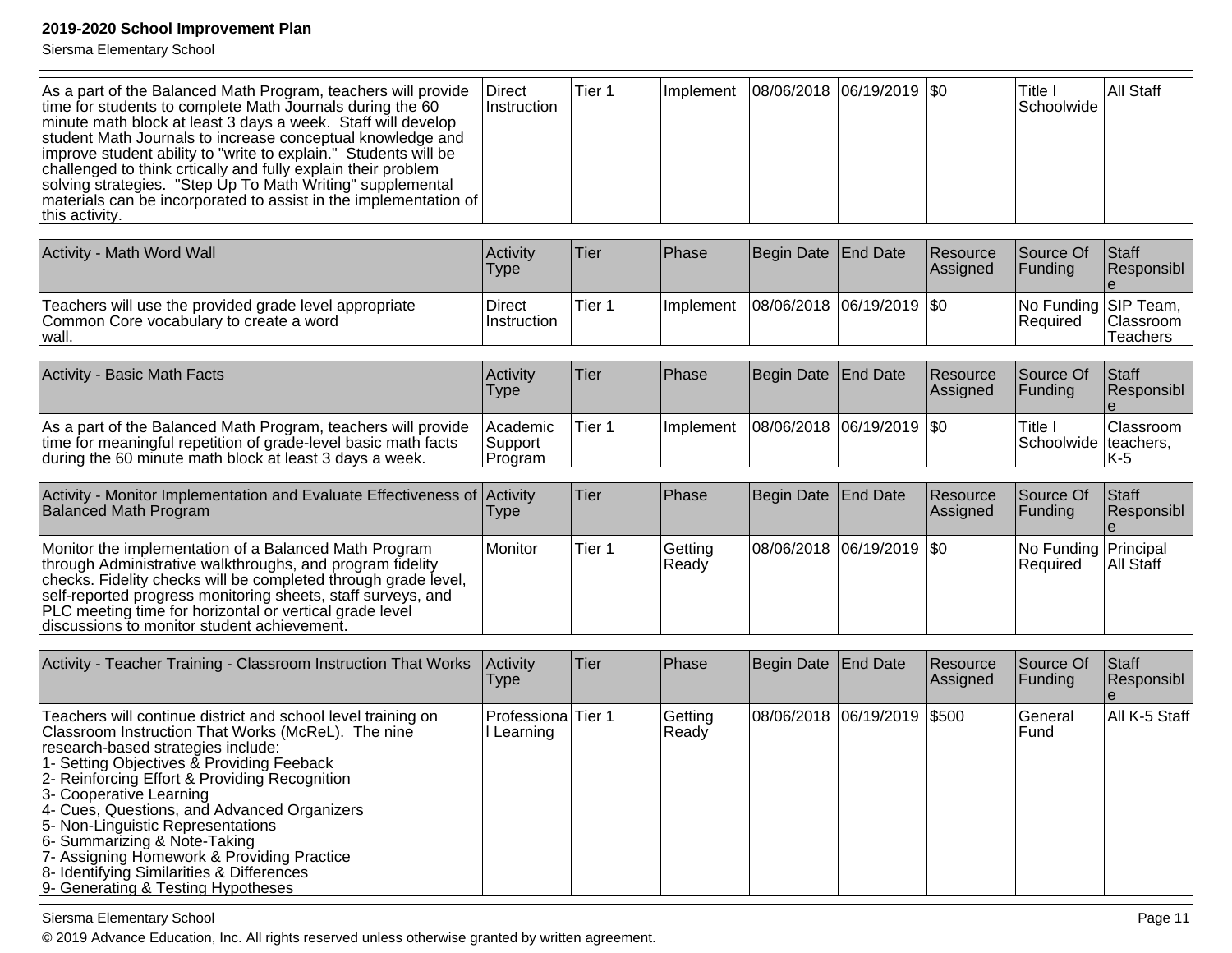Siersma Elementary School

| Activity - Differentiated Small Group Math Instruction                                                                                                                                                                                                                                                                                                                                                         | Activity<br><b>Type</b>        | Tier              | Phase     | Begin Date | <b>End Date</b>    | Resource<br>Assigned | Source Of<br>Funding                 | <b>Staff</b><br>Responsibl                |
|----------------------------------------------------------------------------------------------------------------------------------------------------------------------------------------------------------------------------------------------------------------------------------------------------------------------------------------------------------------------------------------------------------------|--------------------------------|-------------------|-----------|------------|--------------------|----------------------|--------------------------------------|-------------------------------------------|
| As a part of the Balanced Math Program, teachers will provide<br>time for differentiated small group instruction during the 60<br>minute math block at least 3 days a week. Teachers will<br>provide direct small group instruction for the purpose of re-<br>teaching and/or differentiating instruction that focuses on math<br>facts, problem solving strategies and/or math vocabulary.                    | Academic<br>Support<br>Program | Tier <sub>1</sub> | Implement | 08/06/2018 | 06/19/2019         | <b>SO</b>            | Title I<br>Schoolwide                | $K-5$<br>Classroom<br>teachers            |
| Activity - Interactive Games and Activities                                                                                                                                                                                                                                                                                                                                                                    | Activity<br><b>Type</b>        | Tier              | Phase     | Begin Date | <b>End Date</b>    | Resource<br>Assigned | Source Of<br>Funding                 | Staff<br>Responsibl                       |
| As a part of the Balanced Math Program, teachers will provide<br>time for meaningful practice of math skills through the use of<br>hands-on materials, games, and/or technology during the 60<br>minute math block at least 3 days a week.                                                                                                                                                                     | Academic<br>Support<br>Program | Tier 1            | Implement | 08/06/2018 | 06/19/2019         | l\$0                 | Title I<br>Schoolwide                | All K-5 Staff                             |
| Activity - Independent Practice                                                                                                                                                                                                                                                                                                                                                                                | Activity<br><b>Type</b>        | Tier              | Phase     | Begin Date | <b>End Date</b>    | Resource<br>Assigned | Source Of<br>Funding                 | <b>Staff</b><br>Responsibl                |
| As a part of the Balanced Math Program, teachers will provide<br>time for meaningful, independent practice of math skills during<br>the 60 minute math block at least 3 days a week.                                                                                                                                                                                                                           | Academic<br>Support<br>Program | Tier <sub>1</sub> | Implement | 08/06/2018 | $ 06/19/2019 $ \$0 |                      | No Funding All staff K-5<br>Required |                                           |
| <b>Activity - Number Talks</b>                                                                                                                                                                                                                                                                                                                                                                                 | Activity<br><b>Type</b>        | Tier              | Phase     | Begin Date | End Date           | Resource<br>Assigned | Source Of<br>Funding                 | <b>Staff</b><br>Responsibl                |
| Staff will include Number Talks as a part of their Balanced Math Academic<br>program 3-5 times a week for a minimum of 15 minutes per<br>day.                                                                                                                                                                                                                                                                  | Support<br>Program             | Tier 1            | Implement | 08/06/2018 | 06/19/2019         | \$0                  | No Funding   K-5<br>Required         | teachers<br>Math CITS                     |
| <b>Activity - MTSS Meetings</b>                                                                                                                                                                                                                                                                                                                                                                                | Activity<br><b>Type</b>        | Tier              | Phase     | Begin Date | <b>End Date</b>    | Resource<br>Assigned | Source Of<br>Funding                 | <b>Staff</b><br>Responsibl<br>$\mathbf e$ |
| Grade level teams will conduct monthly multi-tiered systems of<br>support meetings to identify students who need additional<br>intervention. Title I staff will be consulted during these meetings<br>to identify appropriate level of interventions needed on a case-<br>by-case basis. These meetings will be held within district<br>scheduled PLC hours as well as during scheduled in-school<br>sub days. | Academic<br>Support<br>Program | Tier <sub>1</sub> | Implement | 08/06/2018 | 06/19/2019         | \$3509               | Title I<br>Schoolwide                | All<br>Classroom<br>and Title I<br>staff  |
| Activity - Family Math Night                                                                                                                                                                                                                                                                                                                                                                                   | Activity<br><b>Type</b>        | Tier              | Phase     | Begin Date | <b>End Date</b>    | Resource<br>Assigned | Source Of<br>Funding                 | <b>Staff</b><br>Responsibl<br>e           |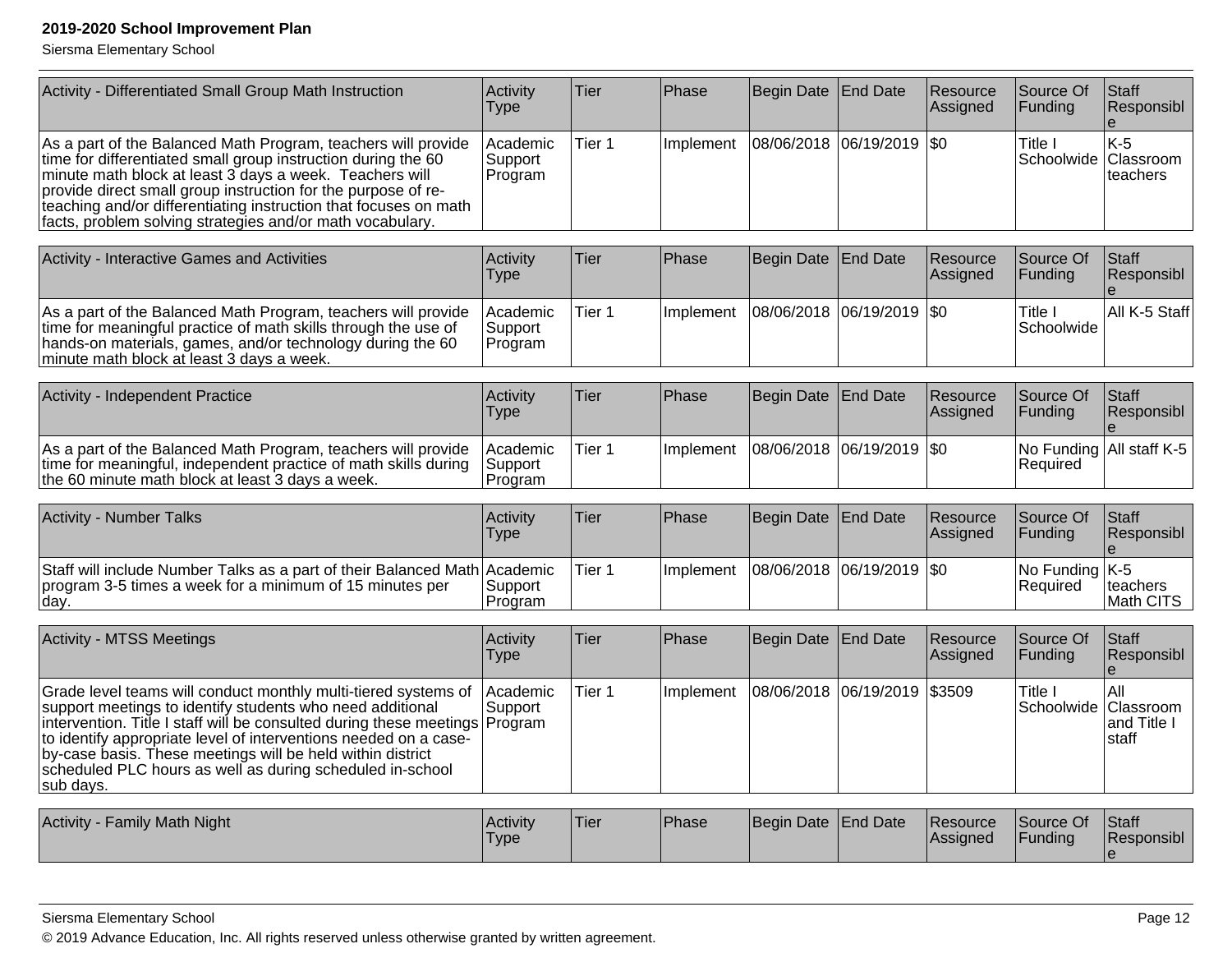Siersma Elementary School

| A Title I sponsored Family Math Night will be held in the<br>evening and will be free for all interested students and families.<br>The goal of this evening will be to increase parental<br>involvement and promote math practice. | l Academic<br>Support<br>IProgram.<br>Communitv<br> Engageme<br>Int. Parent<br>Ilnvolvemen | Tier 1 | Ilmplement |  | 08/06/2018  06/19/2019  \$500 |  | Title ı<br>Schoolwide Staff, | I All Title I<br>IAdministrati l<br>on, and<br>l Voluntarv<br>Teaching<br><b>Staff</b> |
|------------------------------------------------------------------------------------------------------------------------------------------------------------------------------------------------------------------------------------|--------------------------------------------------------------------------------------------|--------|------------|--|-------------------------------|--|------------------------------|----------------------------------------------------------------------------------------|
|------------------------------------------------------------------------------------------------------------------------------------------------------------------------------------------------------------------------------------|--------------------------------------------------------------------------------------------|--------|------------|--|-------------------------------|--|------------------------------|----------------------------------------------------------------------------------------|

### **Strategy 2:**

Targeted Math Intervention - Title I staff will meet with students identified through the MTSS process 3-5 times per week for at least 20 minutes.

Staff will provide before/after school target math intervention tutoring.

Category: Mathematics

Research Cited: Drummold, S (2004). Low -Income Parent's Beliefs About Their Role in Children's Academic Learning. The

Elementary School Journal. 104: pg.

Grouws, D.A. & Cebulla, K. J. (2003). Improving Student Achievement in Mathematics, Part 1: Research Findings.

Sutton J & Krueger, A (2002). Ed Thoughts: What We Know About Mathematics Teaching and Learning pg.14

Sutton J & Krueger, A (2002). Ed Thoughts: What We Know About Mathematics Teaching and Learning pg. 80

Tier: Tier 2

| Activity - Basic Math Facts Intervention                                                                                                                                                                                         | Activity<br><b>Type</b>          | Tier   | Phase        | Begin Date                  | End Date | <b>Resource</b><br>Assigned | lSource Of<br> Funding | Staff<br>Responsibl             |
|----------------------------------------------------------------------------------------------------------------------------------------------------------------------------------------------------------------------------------|----------------------------------|--------|--------------|-----------------------------|----------|-----------------------------|------------------------|---------------------------------|
| Tier II students will recieve additional practice on basic math<br>Ifacts from the Title I Intervention teacher.                                                                                                                 | l Academic<br>Support<br>Program | Tier 2 | Implement    | 08/06/2018 06/19/2019   \$0 |          |                             | Title I Part           | Title I<br>Intervention<br>list |
|                                                                                                                                                                                                                                  |                                  |        |              |                             |          |                             |                        |                                 |
| Activity - Differentiated Small Group Math Intervention                                                                                                                                                                          | Activity<br>Type                 | Tier   | Phase        | Begin Date                  | End Date | <b>Resource</b><br>Assigned | Source Of<br> Funding  | Staff<br>Responsibl             |
| Title I teacher will provide direct small group instruction as<br>needed for the purpose of re-teaching and/or differentiating<br>instruction that focuses on math facts, problem solving<br>strategies, and/or math vocabulary. | <b>Direct</b><br>Instruction     | Tier 3 | Implement    | 08/06/2018 06/19/2019   \$0 |          |                             | Title I<br>Schoolwide  | Title I staff                   |
|                                                                                                                                                                                                                                  |                                  |        |              |                             |          |                             |                        |                                 |
| Activity - Before/After School Tutoring                                                                                                                                                                                          | Activity                         | Tier   | <b>Phase</b> | Begin Date   End Date       |          | Resource                    | Source Of              | Staff<br>$\mathbf{D}$           |

| T<br><b>PUDICATION OCTION I DUITING</b>                                                                                                                 | 17891<br>Type                       | I J I V I | 111 <b>436</b> | $\overline{\phantom{a}}$      | <u>ii wuunuu</u><br><b>Assigned</b> | TUUUTUU UT<br><b>IFundina</b> | TURIT<br><b>Responsibl</b> |
|---------------------------------------------------------------------------------------------------------------------------------------------------------|-------------------------------------|-----------|----------------|-------------------------------|-------------------------------------|-------------------------------|----------------------------|
| Staff will meet with Tier 2 students identified through the PLC<br>process, and NWEA data to provide additional support in the<br>content area of math. | l Academic<br> Support<br>l Program | Tier 2    | l Implement    | 08/06/2018  06/19/2019  \$500 |                                     | Title.<br>lSchoolwide l       | <b>All Staff</b>           |

#### Siersma Elementary School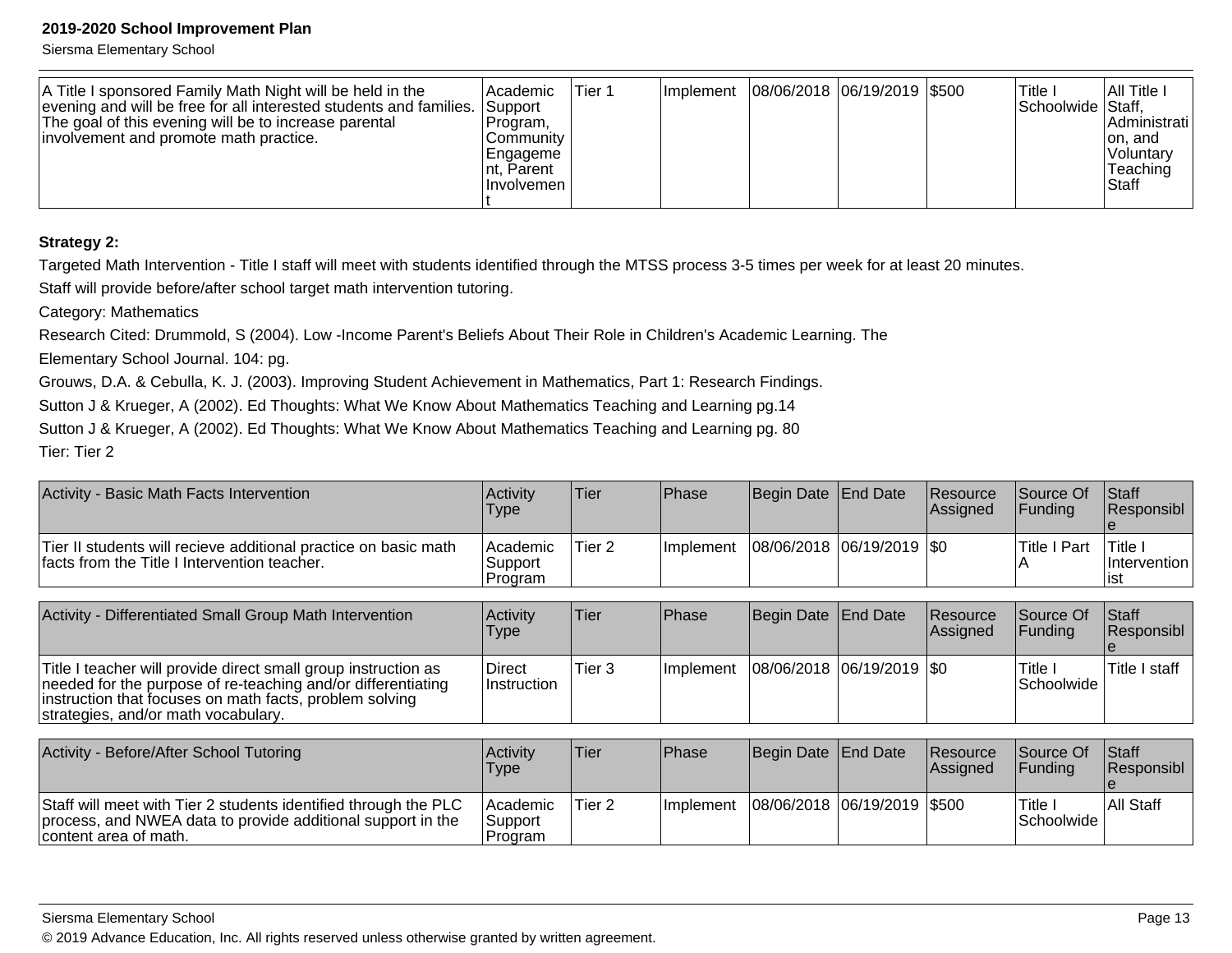### **Goal 3: Professional Learning Community**

### **Measurable Objective 1:**

collaborate to monitor, evaluate, and analyze our reading, writing, math, science, and social studies goals by 06/22/2016 as measured by completion of districtprovided feedback forms that will reflect the outcomes from staff discussions.

### **Strategy 1:**

Professional Development - Staff will collaborate as a professional learning community to strengthen the vertical and horizontal alignment between curriculum, instruction, and assessment practices in all core and elective content areas.

Category: School Culture

 Research Cited: Professional Learning Communities at Work, R. DuFour (1998); Whatever It Takes, R. DuFour (2004); Learning by Doing, T. Many (2012); ResultsNOW, M. Schmoker;.

Tier I: The Forgotten Tier, J. Allain (2011); Visual Learning, J. Hattie (2009); Common Formative Assessment, Bailey and Jakicic (2014).

Tier: Tier 1

| Activity - PLC meeting PD days                                                                                                                                                                                                                                     | Activity<br>Type                                                                                                                         | Tier   | Phase     | Begin Date End Date           | Resource<br> Assigned | Source Of<br>Funding    | Staff<br>Responsibl              |
|--------------------------------------------------------------------------------------------------------------------------------------------------------------------------------------------------------------------------------------------------------------------|------------------------------------------------------------------------------------------------------------------------------------------|--------|-----------|-------------------------------|-----------------------|-------------------------|----------------------------------|
| All instructional staff will meet at least 1 time per month to<br>analyze and share strategies to drive instruction that will impact Support<br>student achievement, align instruction with district curriculum,<br>and differentiate our instructional practices. | l Academic<br>Program,<br>Teacher<br>Collaborati<br>ıon.<br>lCurriculum<br> Developme<br>Professiona<br>Learning,<br>lCommunic<br>lation | Tier 1 | Implement | $ 08/06/2018 06/19/2019 $ \$0 |                       | lGeneral<br><b>Fund</b> | IAII<br> instructiona  <br>staff |

| Activity - Implementation Activities                                                         | Activity<br><b>Type</b>     | Tier | <b>Phase</b> | Begin Date   End Date         | Resource<br>Assigned | Source Of<br>IFundina           | <b>Staff</b><br>Responsibl                 |
|----------------------------------------------------------------------------------------------|-----------------------------|------|--------------|-------------------------------|----------------------|---------------------------------|--------------------------------------------|
| Participate in timely PLC/DSIT meetings utilizing district<br>framework and monitoring tools | Implementa Tier 1<br>ltion. |      | Ilmplement   | $ 08/06/2018 06/19/2019 $ \$0 |                      | <b>IGeneral</b><br><b>IFund</b> | Building<br><b>principal</b><br>land staff |
| Implement MTSS Process and intervention team meetings                                        |                             |      |              |                               |                      |                                 |                                            |
| Create, implement, analyze results of common assessments                                     |                             |      |              |                               |                      |                                 |                                            |

#### Siersma Elementary School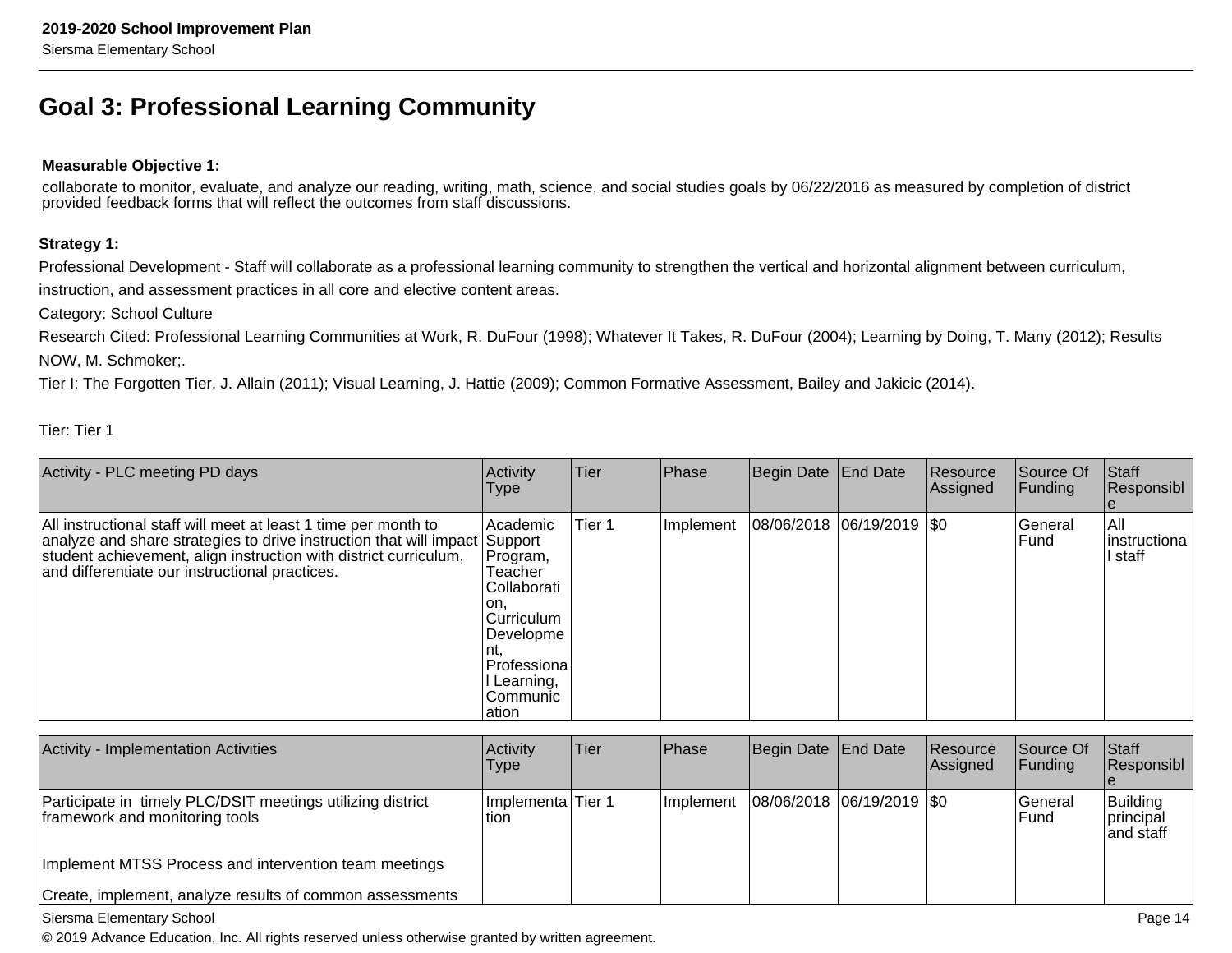Siersma Elementary School

| Activity - Monitoring Implementation Activities | Activitv<br>Type              | Tier | <b>IPhase</b>     | Begin Date End Date           | Resource<br><b>Assigned</b> | Source Of<br><b>IFunding</b> | <b>Staff</b><br>Responsibl    |
|-------------------------------------------------|-------------------------------|------|-------------------|-------------------------------|-----------------------------|------------------------------|-------------------------------|
| Administrator/Peer Observations/Walkthroughs    | Ilmplementa lTier 1<br>ltion. |      | <b>Ilmplement</b> | $ 08/06/2018 06/19/2019 $ \$0 |                             | lGeneral<br><b>IFund</b>     | Building<br><i>Iprincipal</i> |
| Sign in sheets/agendas and minutes              |                               |      |                   |                               |                             |                              | land staff                    |
| Common assessment review using rubric           |                               |      |                   |                               |                             |                              |                               |

| Activity - Analyzing/Evaluating Activities                                                                                                                                                                                     | Activity<br>Type | Tier   | Phase    | Begin Date   End Date     | Resource<br>Assigned | Source Of<br>Funding | Staff<br>Responsibl                                                                                                                                                                                  |
|--------------------------------------------------------------------------------------------------------------------------------------------------------------------------------------------------------------------------------|------------------|--------|----------|---------------------------|----------------------|----------------------|------------------------------------------------------------------------------------------------------------------------------------------------------------------------------------------------------|
| Data analysis of common and state assessments, perception,<br>process and demographic data<br>Complete AdvancED Interim Self- Assessment<br>and Parent, Student and Staff Survey<br>Conduct Post-PLC Staff Survey and analysis | Evaluation       | Tier 1 | Evaluate | 08/06/2018 06/19/2019 \$0 |                      | General<br>Fund      | Data<br>analysis of<br><b>common</b><br>and state<br>lassessmen<br>lts,<br>perception,<br>process<br>land<br> demographi<br>c data<br>Conduct<br>Post-PLC<br><b>Staff</b><br>Survey and<br> analysis |

| Activity - PLC Math                                                                                                                                                                       | Activity<br><b>Type</b>                                                                        | Tier   | Phase            | Begin Date End Date          | Resource<br><b>Assigned</b> | Source Of<br>IFundina           | Staff<br>Responsibl                                      |
|-------------------------------------------------------------------------------------------------------------------------------------------------------------------------------------------|------------------------------------------------------------------------------------------------|--------|------------------|------------------------------|-----------------------------|---------------------------------|----------------------------------------------------------|
| Teachers will begin the PLC process specific to the<br>professional learning community continuum and district math<br>power standards. Central office staff will support this initiative. | Academic<br>Support<br>Program,<br>Teacher<br>Collaborati<br>ion.<br> Professiona <br>Learning | Tier 1 | Getting<br>Ready | 08/02/2018 06/19/2019 \$2000 |                             | Title I<br>Schoolwide teachers, | IK-5<br>and Central<br><b>Office</b><br>Support<br>Staff |

### **Goal 4: Promote a positive school community.**

### **Measurable Objective 1:**

increase student growth by building positive community programs by 06/30/2021 as measured by changes in discipline and attendance rates as well as positive survey responses and assessment results.

### Siersma Elementary School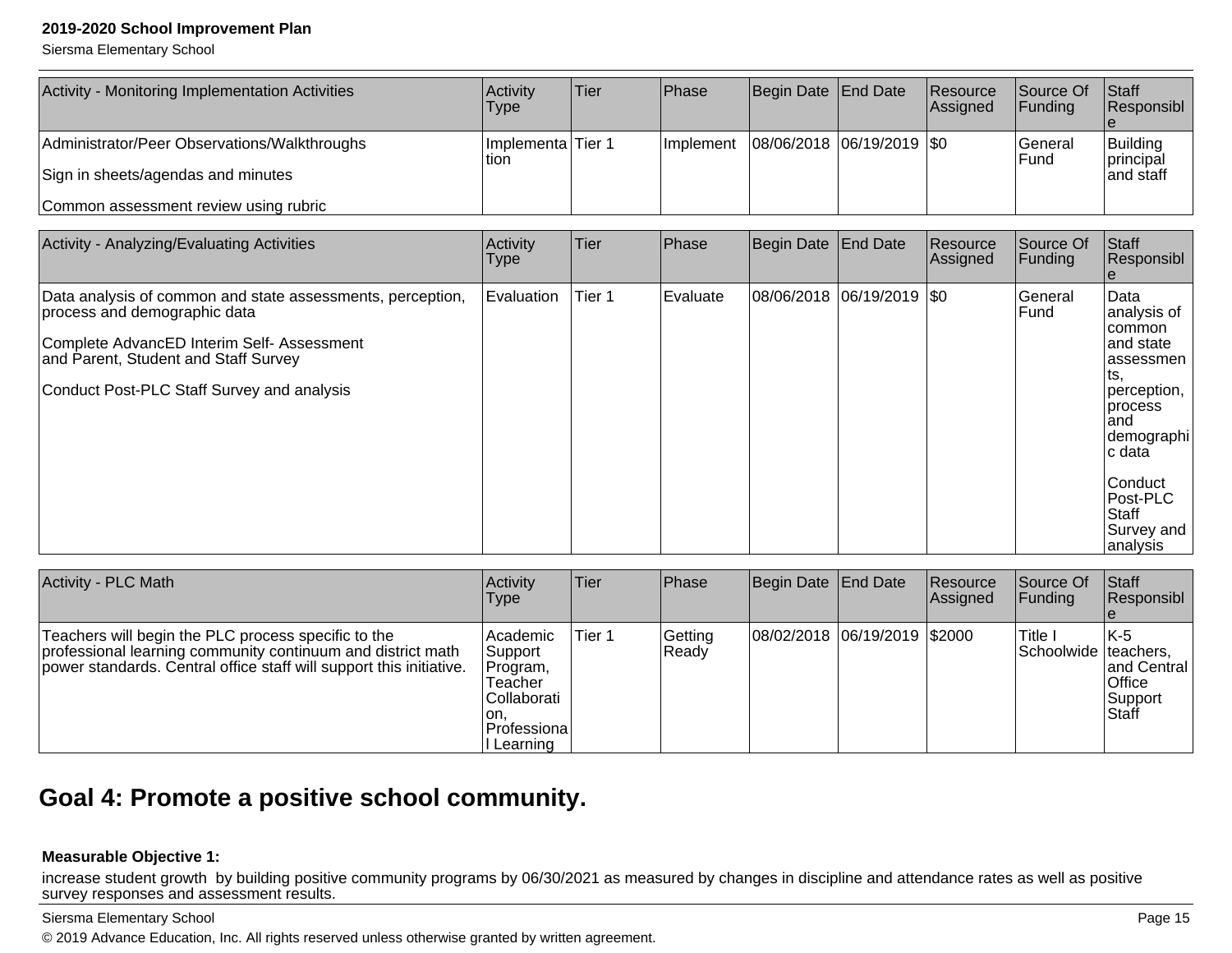### Siersma Elementary School

### **Strategy 1:**

Mentorship - Siersma Staff will support student and community care, membership, safety and support needs.

Category: School Culture

Research Cited: Hattie (2001). Visible Learning for Teachers. Programs which address positive school and learning behaviors and mindsets have a positive impact on student success.

Maslow (1954). Motivation and Personality. ESSA's focus on the whole child also underscores the importance of addressing the safety and membership/belongingneeds outlined by Maslow's Hierarchy prior to significant learning being able to take place.Tier: Tier 1

| <b>Activity - Mustang Mentors</b>                                                                                                                       | Activity<br>Type                                                                                  | Tier   | Phase            | Begin Date End Date           | Resource<br>Assigned | Source Of<br>Funding              | Staff<br>Responsibl                                                                                                                            |
|---------------------------------------------------------------------------------------------------------------------------------------------------------|---------------------------------------------------------------------------------------------------|--------|------------------|-------------------------------|----------------------|-----------------------------------|------------------------------------------------------------------------------------------------------------------------------------------------|
| All Siersma staff members will be assigned 10-15 students of<br>various grade levels to mentor and advocate for during the<br>$ 2018-2019$ school year. | Academic<br>Support<br>Program,<br><b>Behavioral</b><br>Support<br>Program,<br>Communic<br>lation | Tier 1 | Getting<br>Ready | 08/06/2018  06/19/2019  \$500 |                      | Title I<br>Schoolwide   including | All staff<br>secretaries.<br>Iteachers.<br>custodial<br> staff,<br>kitchen<br>staff,<br>support<br>staff, aides<br>land<br>administrat<br>lor. |

### **Strategy 2:**

Character Education - The school counselor will provide character education to all Siersma students in a school-wide and classroom setting.

Category: School Culture

Research Cited: Hattie (2001). Visible Learning for Teachers. Programs which address positive school and learning behaviors and mindsets have a positive impact on student success.

Maslow (1954). Motivation and Personality. ESSA's focus on the whole child also underscores the importance of addressing the safety and membership/belongingneeds outlined by Maslow's Hierarchy prior to significant learning being able to take place.

Tier: Tier 1

| Activity<br>Schoolwide Assemblies | <b>Activity</b><br>'Type | !Tier | <b>Phase</b> | Begin Date End Date | <b>Resource</b><br> Assigned | Source Of<br>Funding | <b>Staff</b><br>Responsibl |
|-----------------------------------|--------------------------|-------|--------------|---------------------|------------------------------|----------------------|----------------------------|
|                                   |                          |       |              |                     |                              |                      |                            |

#### Siersma Elementary School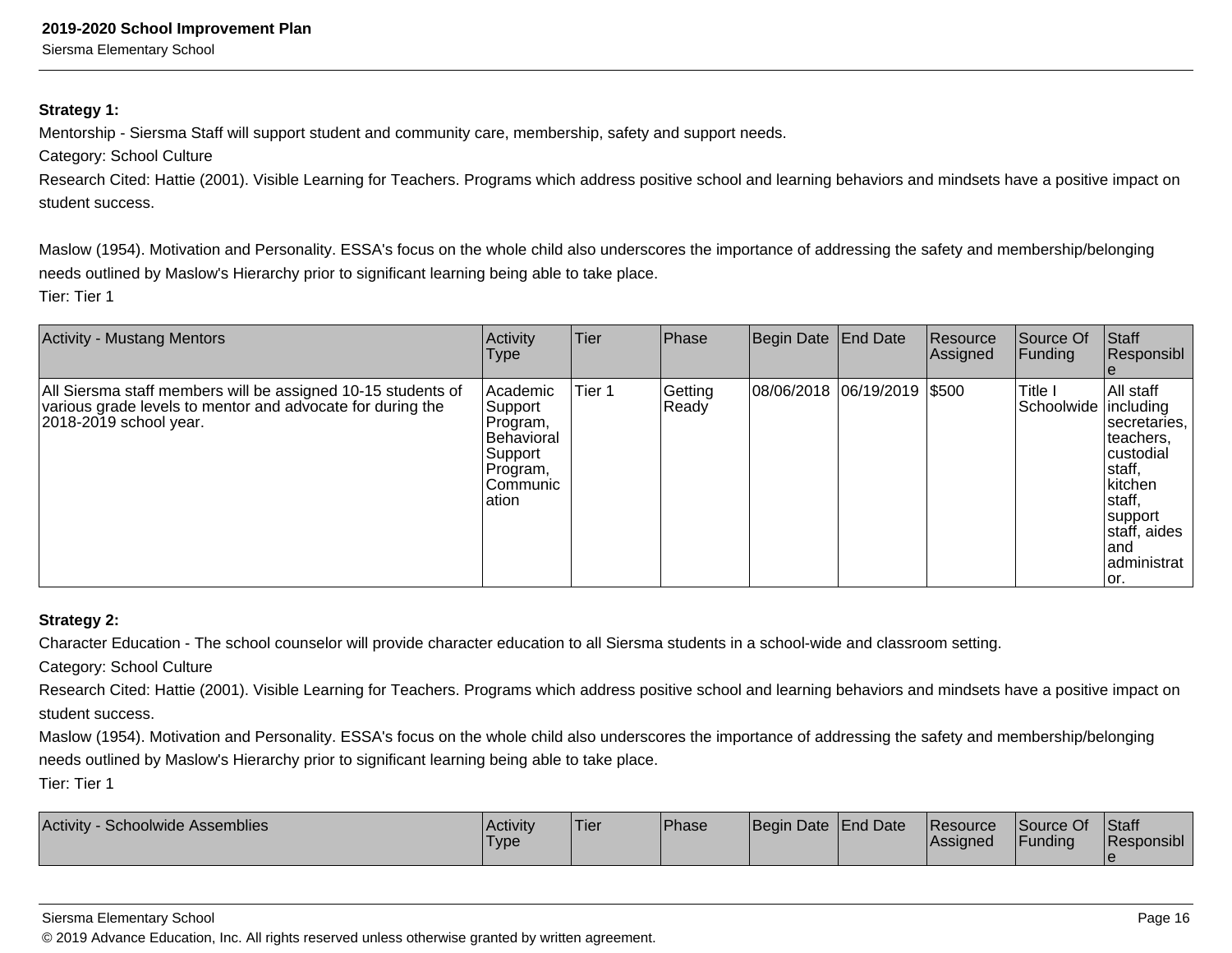Siersma Elementary School

| We will meet monthly as a whole school to introduce and<br>Idiscuss different character traits and life skills. | <b>Behavioral</b><br>Support<br>Program.<br>Community | 'Tier 1 | Getting<br>Ready | 08/06/2018 06/19/2019 \$500 |  | Title I<br> Schoolwide  Counselor | 'School<br>land<br>additional |
|-----------------------------------------------------------------------------------------------------------------|-------------------------------------------------------|---------|------------------|-----------------------------|--|-----------------------------------|-------------------------------|
|                                                                                                                 | Engageme<br>Communic<br>lation                        |         |                  |                             |  |                                   | Istaff<br>Imembers            |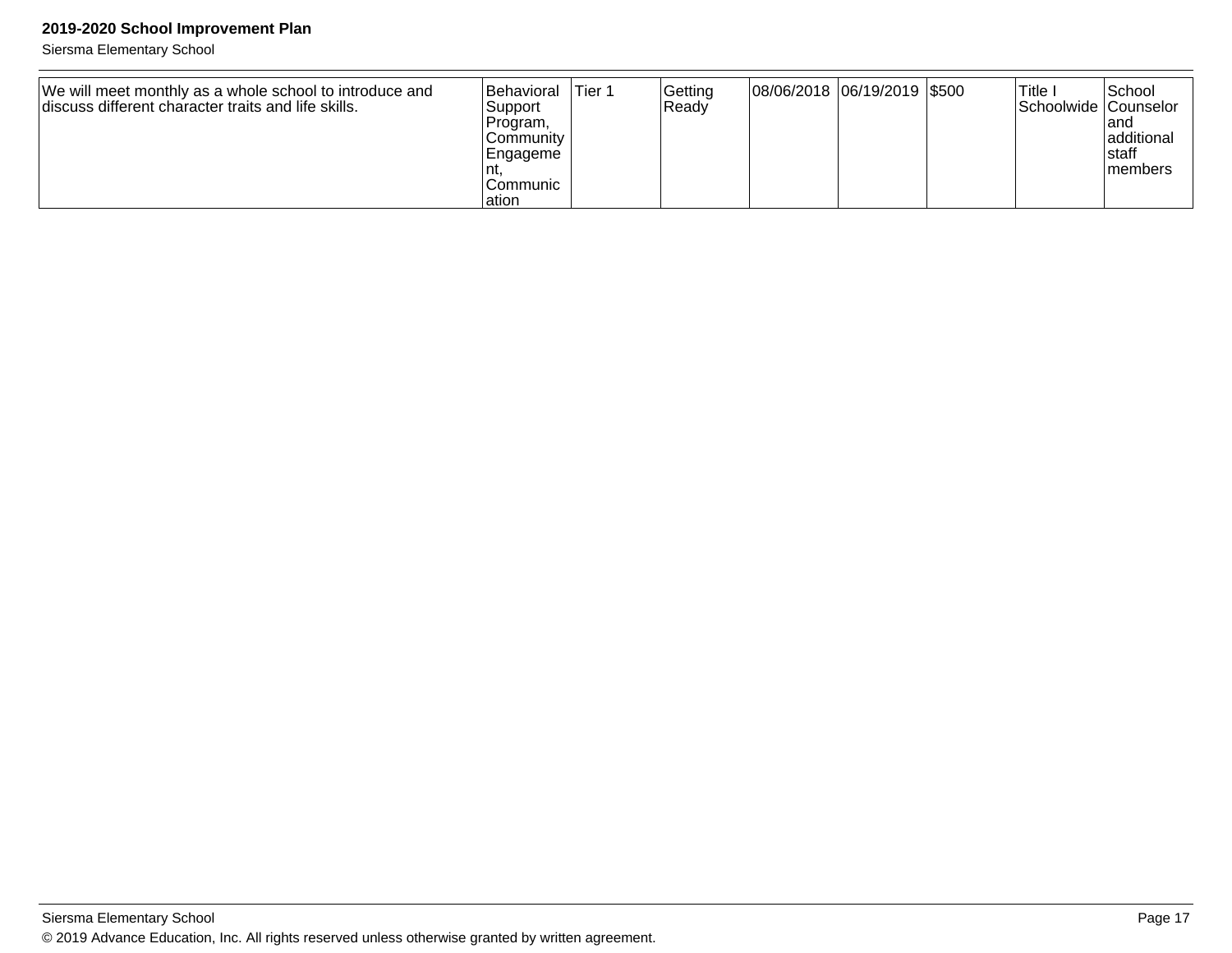## **Activity Summary by Funding Source**

### **Below is a breakdown of your activities by funding source**

### **Title I Part A**

| <b>Activity Name</b>                         | <b>Activity Description</b>                                                                                                                                                                                                                                                                                                                                                                                                                                                                                                                                                                                                                                                                                                                                                                  | Activity<br>Type               | Tier   | Phase     | Begin Date                | <b>End Date</b> | Resource<br>Assigned | Staff<br>Responsibl             |
|----------------------------------------------|----------------------------------------------------------------------------------------------------------------------------------------------------------------------------------------------------------------------------------------------------------------------------------------------------------------------------------------------------------------------------------------------------------------------------------------------------------------------------------------------------------------------------------------------------------------------------------------------------------------------------------------------------------------------------------------------------------------------------------------------------------------------------------------------|--------------------------------|--------|-----------|---------------------------|-----------------|----------------------|---------------------------------|
| <b>LLI Pull-Out Targeted</b><br>Intervention | Specific circumstances may qualify a student for<br>academic reading intervention:<br>-Students in grades 1-2 who are one full grade<br>level or more below in the most recent DRA<br>Students in 3-5 who are one full grade level or<br>more as indicated by most recent DRA are eligible<br>for Tier III services to address their deficit areas,<br>especially comprehension and narrative text.<br><b>Description of Services</b><br>The following services may include but are not<br>Ilimited to:<br>-Pull out services by a Title I teacher or aide using<br>Leveled Literacy Intervention (LLI) to address their<br>deficit areas, especially comprehension and<br>narrative text. (1-5)<br>Identified students will be seen 4-5 times per week<br>for 30 minutes by Title I teacher | Academic<br>Support<br>Program | Tier 3 | Implement | 08/06/2018 06/19/2019 \$0 |                 |                      | Title I<br>Teacher              |
| Basic Math Facts<br>Intervention             | Tier II students will recieve additional practice on<br>basic math facts from the Title I Intervention<br>teacher.                                                                                                                                                                                                                                                                                                                                                                                                                                                                                                                                                                                                                                                                           | Academic<br>Support<br>Program | Tier 2 | Implement | 08/06/2018 06/19/2019 \$0 |                 |                      | Title I<br>Intervention<br>list |

### **General Fund**

| <b>Activity Name</b> | Activity Description | <b>IActivity</b><br><sup>1</sup> Type | 'Tier | <b>Phase</b> | Begin Date End Date | <b>Resource</b><br><b>IAssigned</b> | Staff<br>Responsibl |
|----------------------|----------------------|---------------------------------------|-------|--------------|---------------------|-------------------------------------|---------------------|
|                      |                      |                                       |       |              |                     |                                     |                     |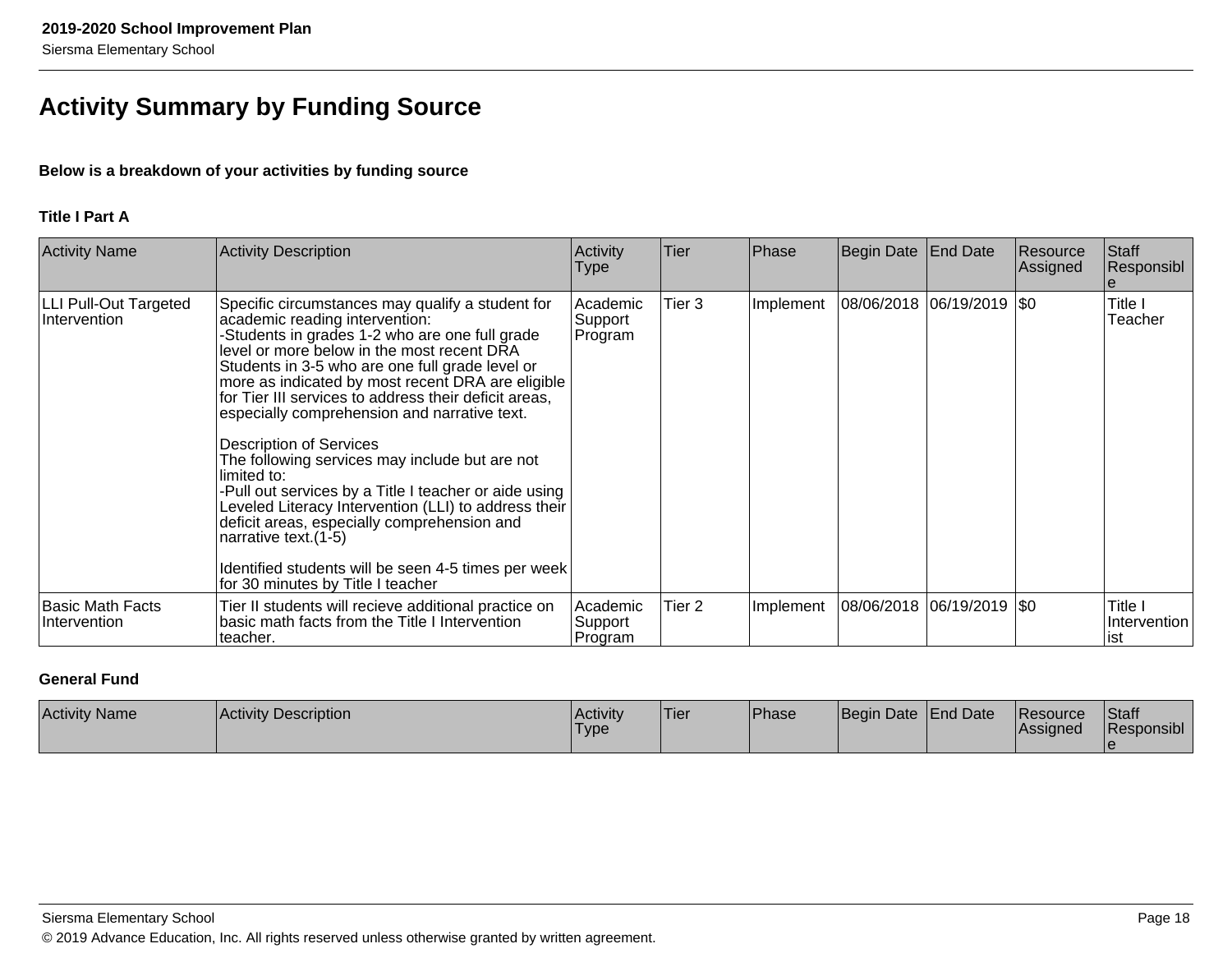Siersma Elementary School

| PLC meeting PD days                 | All instructional staff will meet at least 1 time per<br>month to analyze and share strategies to drive<br>instruction that will impact student achievement,<br>align instruction with district curriculum, and<br>differentiate our instructional practices. | Academic<br>Support<br>Program,<br>Teacher<br>Collaborati<br>on.<br>Curriculum<br>Developme<br>nt.<br>Professiona<br>I Learning,<br>Communic<br>ation | Tier 1            | Implement | 08/06/2018 06/19/2019 \$0 |                       |     | All<br>instructiona<br>I staff                                                                                                                                                           |
|-------------------------------------|---------------------------------------------------------------------------------------------------------------------------------------------------------------------------------------------------------------------------------------------------------------|-------------------------------------------------------------------------------------------------------------------------------------------------------|-------------------|-----------|---------------------------|-----------------------|-----|------------------------------------------------------------------------------------------------------------------------------------------------------------------------------------------|
| Implementation<br>Activities        | Participate in timely PLC/DSIT meetings utilizing<br>district framework and monitoring tools<br>Implement MTSS Process and intervention team<br>meetings<br>Create, implement, analyze results of common<br>assessments                                       | Implementa Tier 1<br>tion                                                                                                                             |                   | Implement | 08/06/2018                | 06/19/2019            | \$0 | <b>Building</b><br>principal<br>and staff                                                                                                                                                |
| English Language<br>Learner Support | EL staff will work with all levels 1, 2, and 3<br>students on the informational and narrative writing<br>process.                                                                                                                                             | Academic<br>Support<br>Program,<br><b>Direct</b><br>Instruction                                                                                       | Tier <sub>3</sub> |           |                           | 08/06/2018 06/19/2019 | \$0 | <b>EL Teacher</b><br>and aide                                                                                                                                                            |
| Analyzing/Evaluating<br>Activities  | Data analysis of common and state assessments,<br>perception, process and demographic data<br>Complete AdvancED Interim Self- Assessment<br>and Parent, Student and Staff Survey<br>Conduct Post-PLC Staff Survey and analysis                                | Evaluation                                                                                                                                            | Tier 1            | Evaluate  | 08/06/2018                | 06/19/2019            | \$0 | Data<br>analysis of<br>common<br>and state<br>assessmen<br>ts.<br>perception,<br>process<br>and<br>demographi<br>c data<br>Conduct<br>Post-PLC<br><b>Staff</b><br>Survey and<br>analysis |
| <b>Read Alouds</b>                  | Teacher will incorporate whole class read-alouds<br>daily with all students.                                                                                                                                                                                  | <b>Direct</b><br>Instruction                                                                                                                          | Tier 1            | Implement | 08/06/2018                | 06/19/2019            | \$0 | All K-5 Staff                                                                                                                                                                            |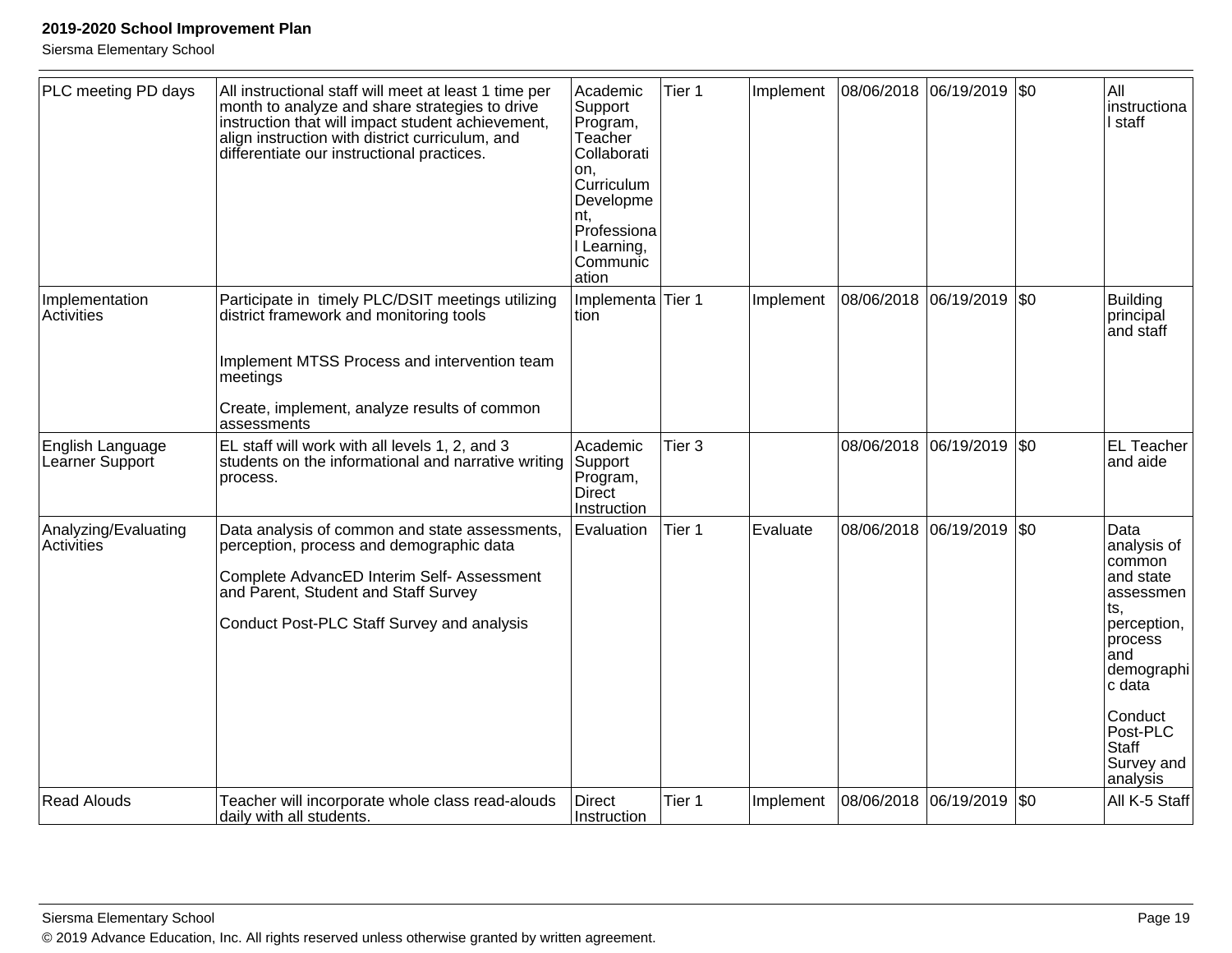Siersma Elementary School

| Teacher Training-<br><b>Classroom Instruction</b><br>that Works         | Teachers will continue district and school level<br>training on Classroom Instruction That Works<br>(McReL). The nine research-based strategies<br>include: 1- Setting Objectives & Providing<br>Feedback 2- Reinforcing Effort & Providing<br>Recognition 3- Cooperative Learning 4- Cues,<br>Questions, and Advanced Organizers 5- Non-<br>Linguistic Representations 6- Summarizing &<br>Note-Taking 7- Assigning Homework & Providing<br>Practice 8- Identifying Similarities & Differences 9-<br>Generating & Testing Hypotheses     | Professiona<br>l Learning | Tier 1 | Implement        | 08/06/2018 06/19/2019 \$2500  | Teaching<br>staff and<br> administrati  <br>lon |
|-------------------------------------------------------------------------|-------------------------------------------------------------------------------------------------------------------------------------------------------------------------------------------------------------------------------------------------------------------------------------------------------------------------------------------------------------------------------------------------------------------------------------------------------------------------------------------------------------------------------------------|---------------------------|--------|------------------|-------------------------------|-------------------------------------------------|
| Teacher Training -<br><b>Classroom Instruction</b><br><b>That Works</b> | Teachers will continue district and school level<br>training on Classroom Instruction That Works<br>(McReL). The nine research-based strategies<br>include:<br>1- Setting Objectives & Providing Feeback<br>2- Reinforcing Effort & Providing Recognition<br>3- Cooperative Learning<br>4- Cues, Questions, and Advanced Organizers<br>5- Non-Linguistic Representations<br>6- Summarizing & Note-Taking<br>7- Assigning Homework & Providing Practice<br>8- Identifying Similarities & Differences<br>9- Generating & Testing Hypotheses | Professiona<br>l Learning | Tier 1 | Getting<br>Ready | 08/06/2018  06/19/2019  \$500 | All K-5 Staff                                   |
| Monitoring<br>Implementation<br>Activities                              | Administrator/Peer Observations/Walkthroughs<br>Sign in sheets/agendas and minutes<br>Common assessment review using rubric                                                                                                                                                                                                                                                                                                                                                                                                               | Implementa<br>Ition       | Tier 1 | Implement        | 08/06/2018 06/19/2019 \$0     | Building<br> principal<br> and staff            |

### **Title I Schoolwide**

| <b>Activity Name</b>                | <b>Activity Description</b>                                                                                                                                                                                                                      | Activity<br><b>Type</b>                                                     | <b>Tier</b> | Phase     | Begin Date End Date         | Resource<br>Assigned | Staff<br>Responsibl                                                                |
|-------------------------------------|--------------------------------------------------------------------------------------------------------------------------------------------------------------------------------------------------------------------------------------------------|-----------------------------------------------------------------------------|-------------|-----------|-----------------------------|----------------------|------------------------------------------------------------------------------------|
| Interactive Games and<br>Activities | As a part of the Balanced Math Program, teachers<br>will provide time for meaningful practice of math<br>skills through the use of hands-on materials,<br>games, and/or technology during the 60 minute<br>math block at least 3 days a week.    | <b>Academic</b><br>Support<br>Program                                       | Tier 1      | Implement | 08/06/2018 06/19/2019   \$0 |                      | All K-5 Staff                                                                      |
| Family Math Night                   | A Title I sponsored Family Math Night will be held<br>in the evening and will be free for all interested<br>students and families. The goal of this evening will   Program,<br>be to increase parental involvement and promote<br>math practice. | Academic<br> Support<br>Community<br>Engageme<br>Int, Parent<br>ilnvolvemen | Tier 1      | Implement | 08/06/2018 06/19/2019 \$500 |                      | All Title I<br>Staff,<br>Administrati<br>on, and<br>Voluntary<br>Teaching<br>Staff |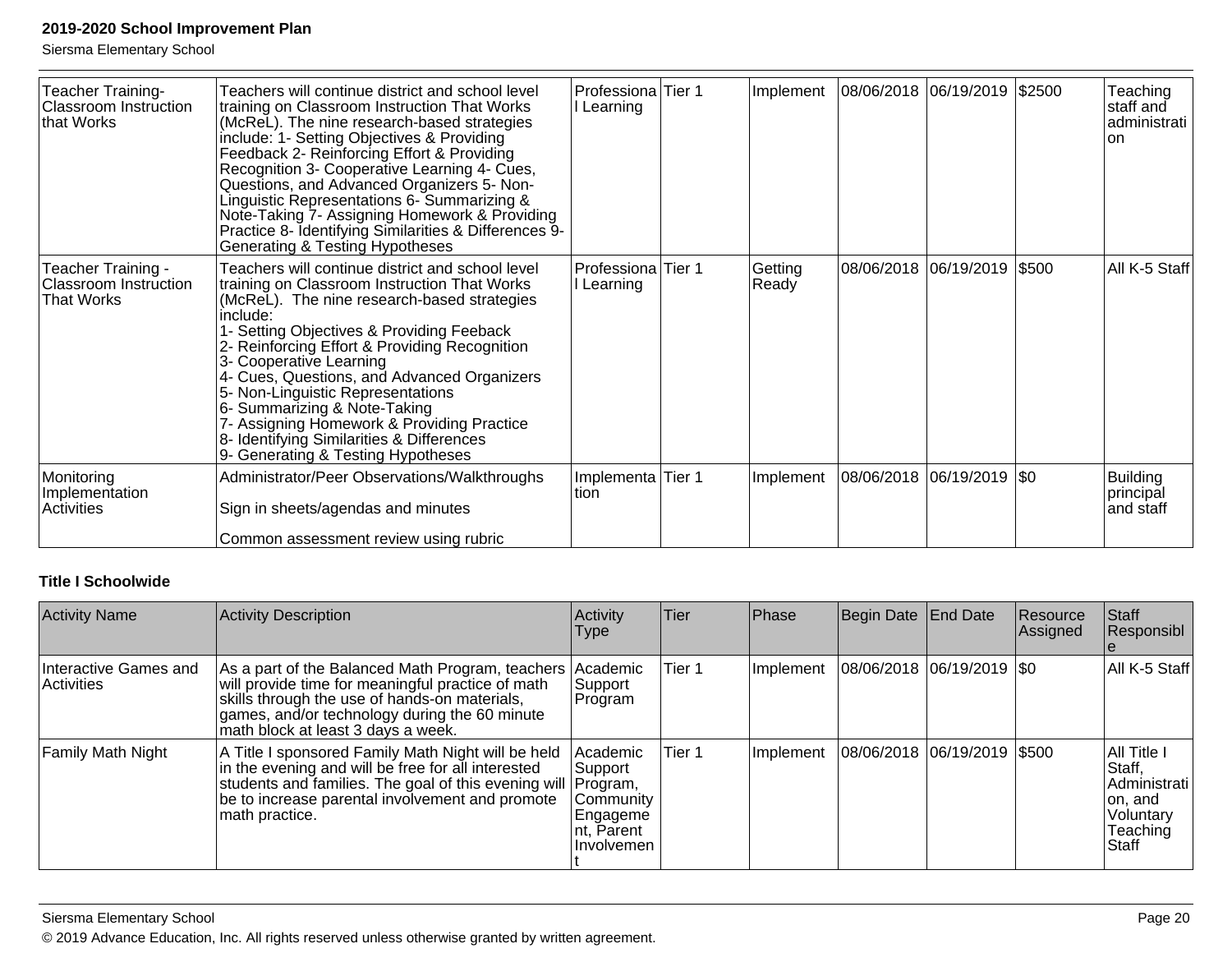Siersma Elementary School

| Raz Kids                                                      | Teachers in grades K-2 will provide additional<br>reading materials for parents to support literacy at<br>home. This activity will be implemented to<br>reinforce The Third Grade Reading Law.                                                                                                                                                                                                                    | Academic<br>Support<br>Program,<br>Parent<br>Involvemen                                     | Tier 1            | Implement        |                        | 08/06/2018 06/19/2019 \$1000 |        | K-2 staff                                                       |
|---------------------------------------------------------------|-------------------------------------------------------------------------------------------------------------------------------------------------------------------------------------------------------------------------------------------------------------------------------------------------------------------------------------------------------------------------------------------------------------------|---------------------------------------------------------------------------------------------|-------------------|------------------|------------------------|------------------------------|--------|-----------------------------------------------------------------|
| <b>PLC Math</b>                                               | Teachers will begin the PLC process specific to<br>the professional learning community continuum<br>and district math power standards. Central office<br>staff will support this initiative.                                                                                                                                                                                                                      | Academic<br>Support<br>Program,<br>Teacher<br>Collaborati<br>on.<br>Professiona<br>Learning | Tier 1            | Getting<br>Ready |                        | 08/02/2018 06/19/2019        | \$2000 | $K-5$<br>teachers,<br>and Central<br>Office<br>Support<br>Staff |
| <b>Schoolwide Assemblies</b>                                  | We will meet monthly as a whole school to<br>introduce and discuss different character traits and Support<br>life skills.                                                                                                                                                                                                                                                                                         | Behavioral<br>Program,<br>Community<br>Engageme<br>nt.<br>Communic<br>ation                 | Tier 1            | Getting<br>Ready | 08/06/2018             | 06/19/2019                   | \$500  | School<br>Counselor<br>and<br>additional<br>staff<br>members    |
| <b>MTSS Meetings</b>                                          | Grade level teams will conduct monthly multi-<br>tiered systems of support meetings to identify<br>students who need additional intervention. Title I<br>staff will be consulted during these meetings to<br>identify appropriate level of interventions needed<br>on a case-by-case basis. These meetings will be<br>held within district scheduled PLC hours as well as<br>during scheduled in-school sub days. | Academic<br>Support<br>Program                                                              | Tier 1            | Implement        | 08/06/2018  06/19/2019 |                              | \$3509 | All<br>Classroom<br>and Title I<br>staff                        |
| <b>Before/After School</b><br>Tutoring                        | Staff will meet with Tier 2 students identified<br>through the PLC process, and NWEA data to<br>provide additional support in the content area of<br>math.                                                                                                                                                                                                                                                        | Academic<br>Support<br>Program                                                              | Tier <sub>2</sub> | Implement        | 08/06/2018 06/19/2019  |                              | \$500  | All Staff                                                       |
| <b>Differentiated Small</b><br><b>Group Math Intervention</b> | Title I teacher will provide direct small group<br>instruction as needed for the purpose of re-<br>teaching and/or differentiating instruction that<br>focuses on math facts, problem solving strategies,<br>and/or math vocabulary.                                                                                                                                                                              | <b>Direct</b><br>Instruction                                                                | Tier <sub>3</sub> | Implement        | 08/06/2018 06/19/2019  |                              | \$0    | Title I staff                                                   |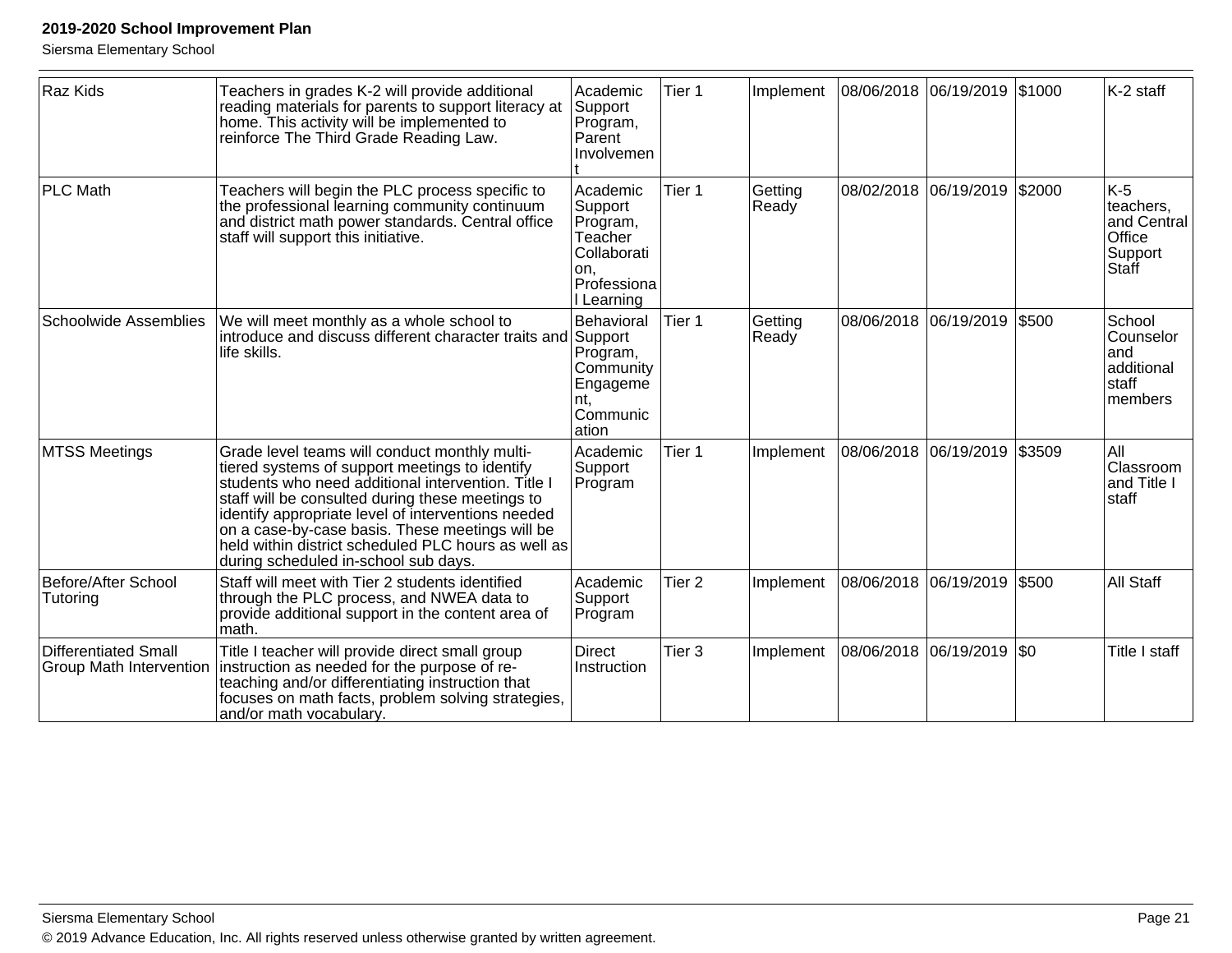Siersma Elementary School

| <b>Mustang Mentors</b>       | All Siersma staff members will be assigned 10-15<br>students of various grade levels to mentor and<br>advocate for during the 2018-2019 school year.                                                                                                                                                                                                                                                                                                                                                                                                          | Academic<br>Support<br>Program,<br>Behavioral<br>Support<br>Program,<br>Communic<br>ation | Tier 1            | Getting<br>Ready |            | 08/06/2018 06/19/2019     | \$500  | All staff<br>including<br>secretaries,<br>teachers,<br>custodial<br>staff,<br>kitchen<br>staff,<br>support<br>staff, aides<br>and<br>administrat<br>or. |
|------------------------------|---------------------------------------------------------------------------------------------------------------------------------------------------------------------------------------------------------------------------------------------------------------------------------------------------------------------------------------------------------------------------------------------------------------------------------------------------------------------------------------------------------------------------------------------------------------|-------------------------------------------------------------------------------------------|-------------------|------------------|------------|---------------------------|--------|---------------------------------------------------------------------------------------------------------------------------------------------------------|
| <b>Family Literacy Night</b> | A Title I sponsored family night will be held in the<br>evening and will be free for all interested families<br>and students. The goal of the evening will be to<br>increase parental involvement and promote<br>positive literacy habits.                                                                                                                                                                                                                                                                                                                    | Academic<br>Support<br>Program,<br>Community<br>Engageme<br>nt, Parent<br>Involvemen      | Tier 1            | Implement        |            | 08/06/2018 06/19/2019     | \$500  | Title I<br>teaching<br>staff,<br>Administrat<br>or, and<br>Voluntary<br>Teaching<br>Staff                                                               |
| <b>Basic Math Facts</b>      | As a part of the Balanced Math Program, teachers<br>will provide time for meaningful repetition of grade-<br>level basic math facts during the 60 minute math<br>block at least 3 days a week.                                                                                                                                                                                                                                                                                                                                                                | Academic<br>Support<br>Program                                                            | Tier 1            | Implement        |            | 08/06/2018 06/19/2019 \$0 |        | Classroom<br>teachers,<br>K-5                                                                                                                           |
| Math Journals                | As a part of the Balanced Math Program, teachers Direct<br>will provide time for students to complete Math<br>Journals during the 60 minute math block at least<br>3 days a week. Staff will develop student Math<br>Journals to increase conceptual knowledge and<br>improve student ability to "write to explain."<br>Students will be challenged to think crtically and<br>fully explain their problem solving strategies.<br>'Step Up To Math Writing" supplemental materials<br>can be incorporated to assist in the<br>implementation of this activity. | Instruction                                                                               | Tier 1            | Implement        | 08/06/2018 | 06/19/2019 \$0            |        | All Staff                                                                                                                                               |
| <b>MTSS Meetings</b>         | Grade level teams will conduct monthly multi-<br>tiered support meetings to identify students who<br>need additional intervention. Title I Staff will be<br>consulted during these meetings to identify<br>appropriate level of interventions needed on a<br>case-by-case basis. These meetings will be held<br>within district scheduled PLC hours as well as<br>during scheduled in-school sub days.                                                                                                                                                        | Academic<br>Support<br>Program                                                            | Tier <sub>2</sub> | Implement        |            | 08/06/2018 06/19/2019     | \$3509 | <b>Title I Staff</b><br>and Grade<br>Level<br>Teams                                                                                                     |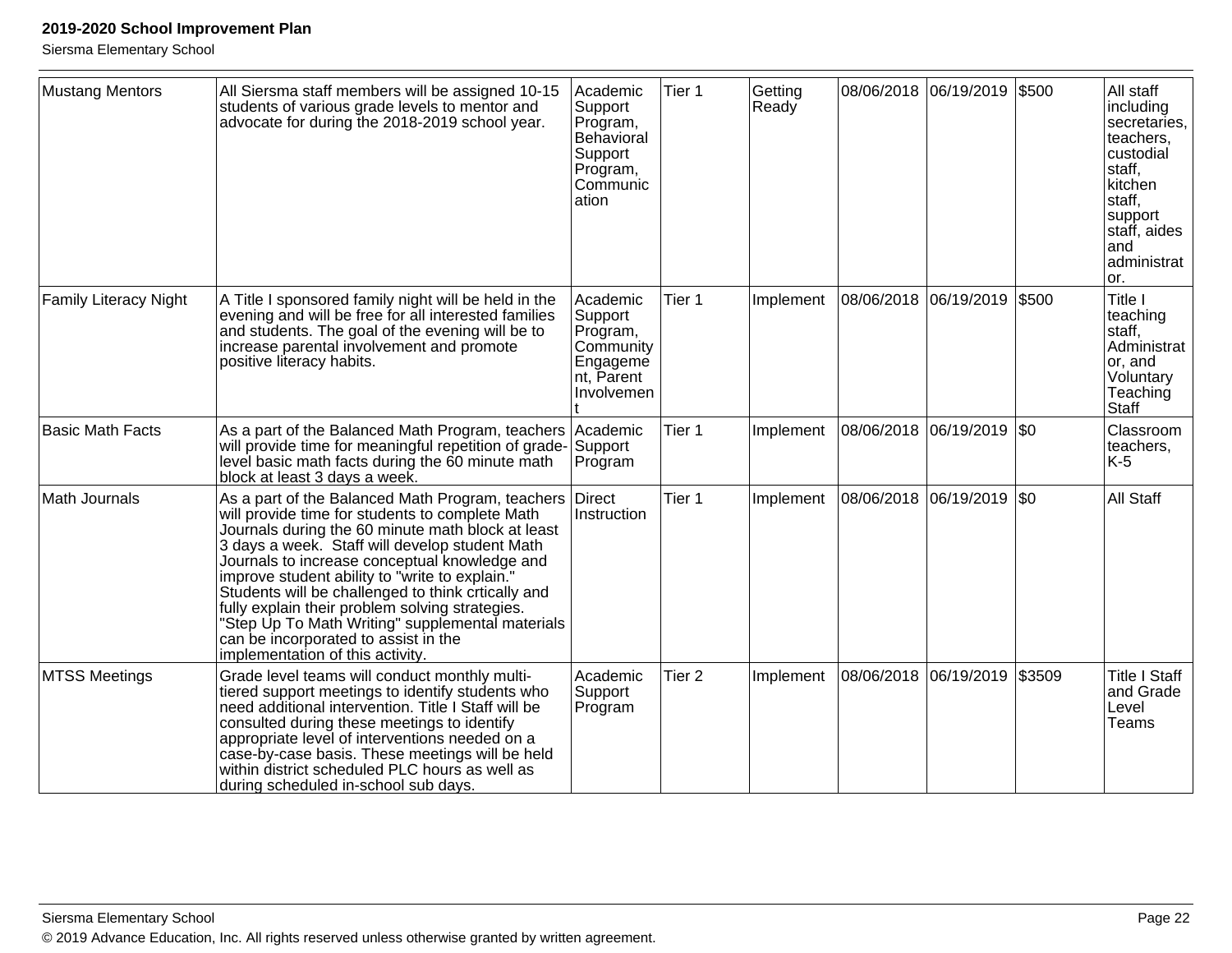Siersma Elementary School

| Differentiated Small<br><b>Group Math Instruction</b> | As a part of the Balanced Math Program, teachers Academic<br>will provide time for differentiated small group<br>instruction during the 60 minute math block at<br>least 3 days a week. Teachers will provide direct<br>small group instruction for the purpose of re-<br>teaching and/or differentiating instruction that<br>focuses on math facts, problem solving strategies<br>and/or math vocabulary. | Support<br>Program    | Tier 1 | Implement | $ 08/06/2018 06/19/2019 $ \$0 |  | K-5<br> Classroom<br>lteachers |
|-------------------------------------------------------|------------------------------------------------------------------------------------------------------------------------------------------------------------------------------------------------------------------------------------------------------------------------------------------------------------------------------------------------------------------------------------------------------------|-----------------------|--------|-----------|-------------------------------|--|--------------------------------|
| Guided Reading                                        | Teachers will provide small-group differentiated<br>instruction 3 days a week using district provided<br>books from the literacy library. Kindergarten will<br>implement this strategy for a minimum of 10<br>minutes (per group) beginning after second<br>trimester (November), while the rest of the general<br>education staff will implement this strategy at the<br>start of the school year.        | Direct<br>Instruction | Tier 1 | Implement | $ 08/06/2018 06/19/2019 $ \$0 |  | <b>Teachers</b><br>K-5         |

### **No Funding Required**

| <b>Activity Name</b>                                                                        | <b>Activity Description</b>                                                                                                                                                                                                                                                                                                                                       | Activity<br>Type               | <b>Tier</b>       | Phase            | Begin Date                | <b>End Date</b>            | Resource<br>Assigned | Staff<br>Responsibl                          |
|---------------------------------------------------------------------------------------------|-------------------------------------------------------------------------------------------------------------------------------------------------------------------------------------------------------------------------------------------------------------------------------------------------------------------------------------------------------------------|--------------------------------|-------------------|------------------|---------------------------|----------------------------|----------------------|----------------------------------------------|
| Monitor Implementation<br>and Evaluate<br>lEffectiveness of<br><b>Balanced Math Program</b> | Monitor the implementation of a Balanced Math<br>Program through Administrative walkthroughs,<br>and program fidelity checks. Fidelity checks will be<br>completed through grade level, self-reported<br>progress monitoring sheets, staff surveys, and<br>PLC meeting time for horizontal or vertical grade<br>level discussions to monitor student achievement. | Monitor                        | Tier 1            | Getting<br>Ready |                           | 08/06/2018 06/19/2019  \$0 |                      | Principal<br>All Staff                       |
| Evaluate Effectiveness<br>or Writer's Workshop <br>Strategy                                 | Staff will evaluate the effectiveness of the strategy<br>using student achievement data. Student<br>achievement data includes formative<br>assessments, collaborative review of student<br>work, NWEA data, and District Writing<br>Assessments.                                                                                                                  | Evaluation                     | Tier 1            | Implement        | 08/06/2018 06/19/2019 \$0 |                            |                      | Teaching<br>Staff and<br>Administrati<br>on. |
| <b>Shared Read-Alouds</b>                                                                   | Teachers will incorporate shared read-alouds with<br>the class (a read-aloud in which all students can<br>view and interact with the text) daily.                                                                                                                                                                                                                 | Direct<br>Instruction          | Tier 1            | Implement        | 08/06/2018 06/19/2019 \$0 |                            |                      | <b>Teachers</b><br>K-5                       |
| <b>Story Champs</b>                                                                         | Story Champs is a multi-tiered language<br>curriculum that is easy to implement, fast-paced,<br>and powerful. The curriculum targets story<br>structure and complex language features<br>necessary for understanding and producing oral<br>and written language that children need for<br>academic success.                                                       | Academic<br>Support<br>Program | Tier <sub>2</sub> | Implement        | 08/06/2018 06/19/2019 \$0 |                            |                      | Kdg-1st<br>grade and<br>Speech<br>Therapist  |